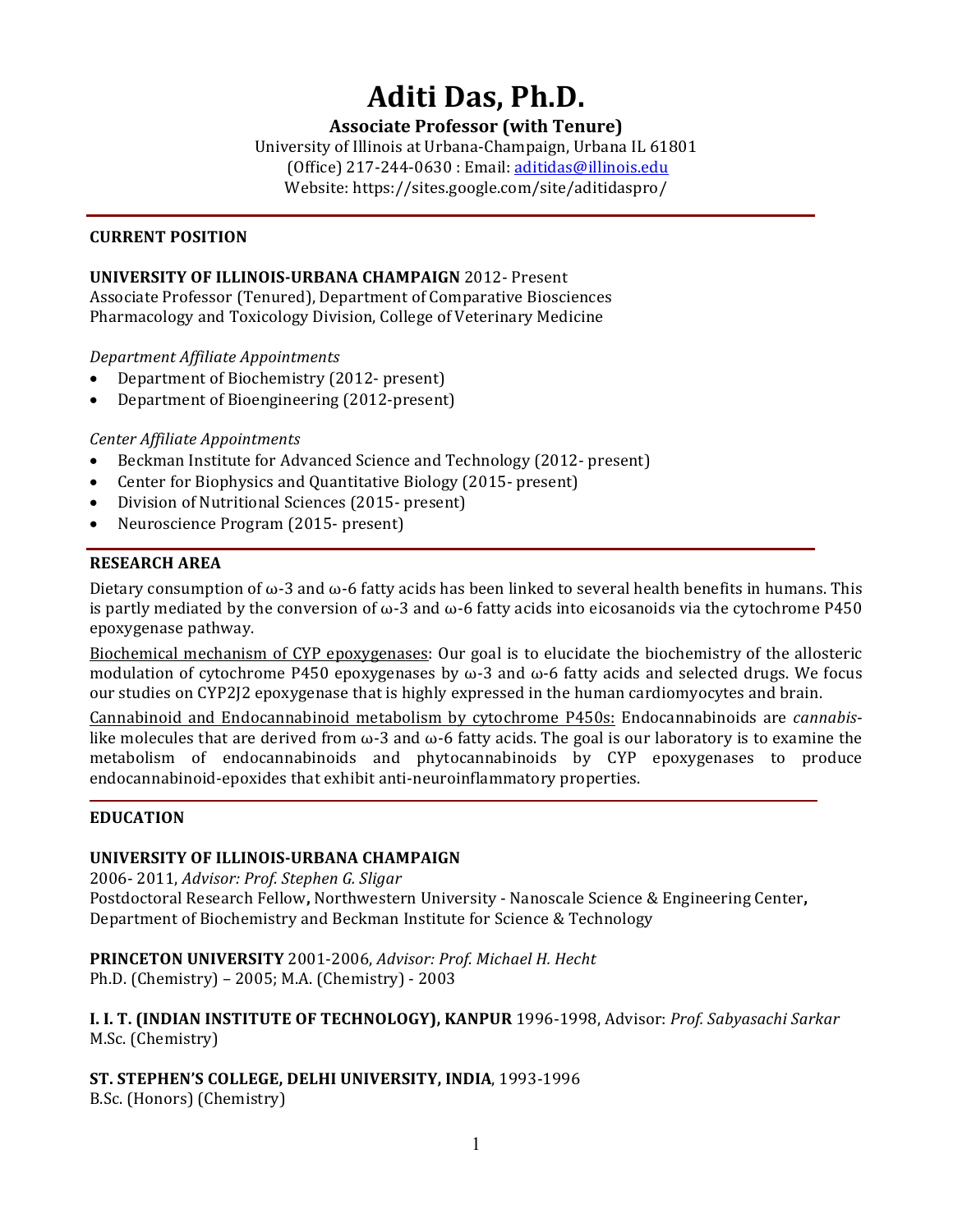# **AWARDS AND HONORS**

- **2019 Mary Swartz Rose Young Investigator Award from American Society for Nutrition (ASN)**
- **2019** Editorial board of *Frontiers in Pharmacology*
- 2018. National Multiple Sclerosis Society, High-risk Pilot Award
- **2018. Gordon Hammes Scholar's Award (runner up), Invited viewpoint in Biochemistry**
- 2018. Faculty of 1000 recommendation for Doxorubicin Paper in Biochemistry
- 2018. Member (AdHoc), NIH Study Section, Macromolecular Structure and Function A Study Section
- 2018. Editorial Board Member, Journal of Clinical Pharmacology & Toxicology
- **2017. Colin Wraight best paper award from the Department of Biochemistry**
- 2016. Editorial Board Member, ChemSelect, ChemPubSoc Europe, Wiley VCH
- **2014-2016.** Lightening Talk, LIPID MAPS meeting, San Diego, CA
- 2015. American Heart Association (AHA), National Scientist Development Grant
- 2014. NIEHS funded travel award, International Winter Eicosanoid Conference
- **2013.** Moog Lecturer at Hauptmann Woodward Center (Prestigious lecture series)
- 2013. American Chemical Society (ACS) Travel Award
- **2013.** Pew Scholar's Award Nominee (One person from the UIUC campus)
- **2010.** ACS Biological Division Travel Award.
- 2007. Outstanding Researcher Award, NSF-Nanoscale Science and Engineering Center (Awarded annually to the top researcher at the center).
- **2006-11**. NSF-Nanoscale Science and Eng. Center (NSEC) Postdoctoral Fellowship.
- **2005**. **FMC CORPORATION Graduate Fellowships in Chemistry, Princeton**. (Awarded to the top graduate student in Biochemistry at Princeton University)
- **2004**. Dean's List for Honorific Fellowship, Princeton (Top graduating student at Princeton U).
- 2001. Science and Engineering First Year Fellowship, the Graduate School, Princeton University.
- **1998.** CSIR-JRF Fellowship, India. Awarded annually to the top students in chemistry country-wide.
- **1993-96**. Merit List Scholarship, Delhi University, India. (Top 10 of 900 undergrads in chemistry.)

#### **AWARDS AND HONORS TO MENTORED STUDENTS** *Graduate Students*

- 2019 Frank W. Kari Memorial Award from DNS to Mr. Justin Kim
- 2018 Best biochemistry paper award from the Department of Biochemistry Mr. William Arnold
- 2018 Best speaker award at Vetmed research day to Ms. Lauren Carnevale
- **2018** Best lightening speaker award at MCB to Mr. Austin Weigle
- 2017 DNS research excellence award to Mr. Justin Kim
- 2017 Best paper award from the Department of Biochemistry to Mr. William Arnold
- 2016 Best poster award in the Midwest Enzyme Conference to Mr. William Arnold and Ms. Hannah Huff (5/260 poster presenters)
- 2016 Govindjee Award for Excellence in Biological Research to Mr. William Arnold
- 2016 Morris Animal Foundation Veterinary Scholar Fellowship to Ms. Nicole Sidebotham
- 2016 Craig Hazel Fellowship to Mr. Amogh Kambalyal, MD student
- 2015 Joseph O. Alberts Award to Daniel McDougle (Top student, College of Veterinary medicine)
- 2014 American Heart Pre-doctoral Fellowship to Daniel McDougle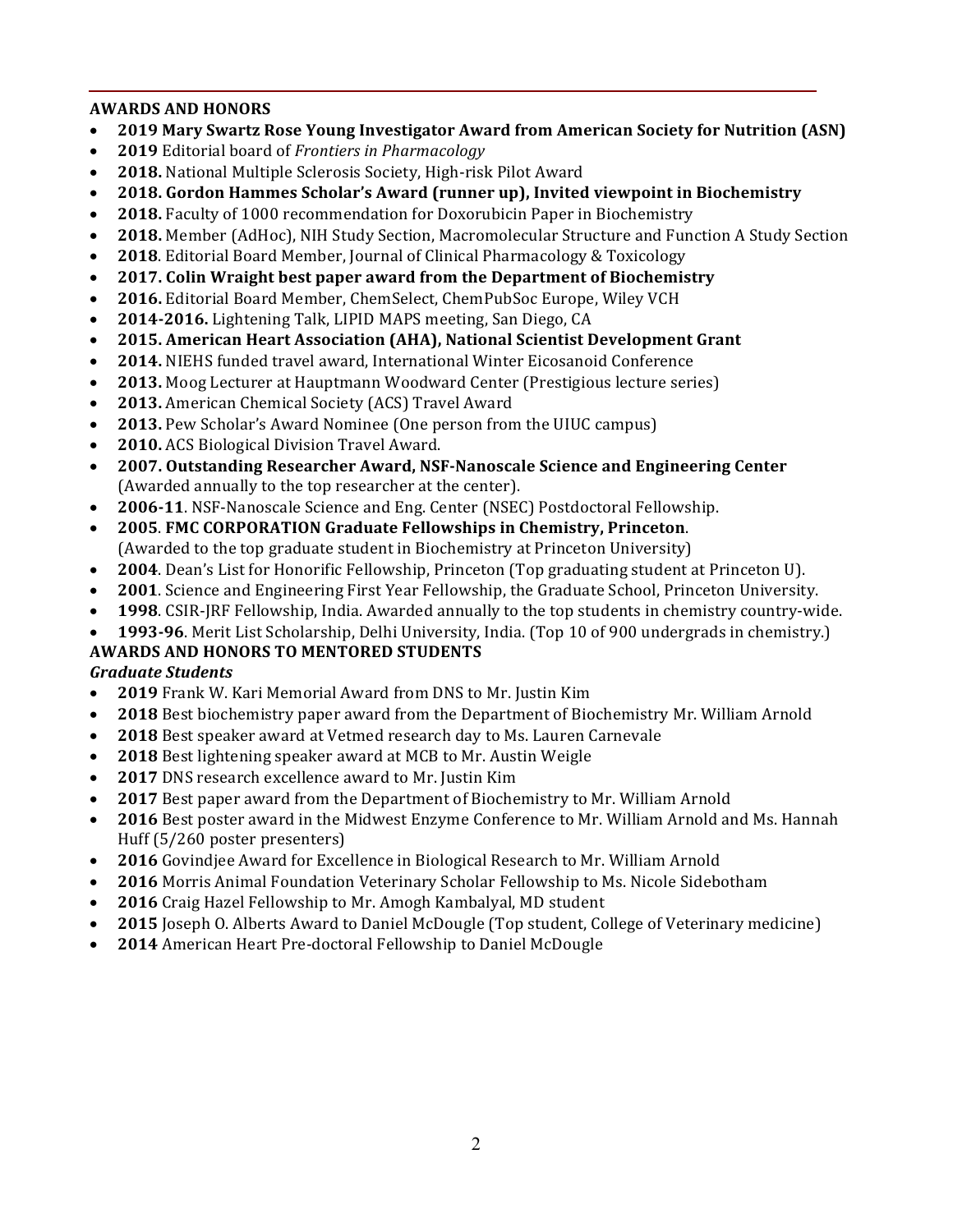### **GRANTS FUNDED**

**(Grants received as independent faculty member from National Institute of Health (NIH)-NIGMS** and NIDA, American Heart Association (AHA), National multiple sclerosis society, Manus **Biosynthesis and Morris Animal Foundation) Total Number of Grants Obtained = 16 Number of Different Agencies = 6** 

#### **Current**

#### Grants received as PI

- Das, Aditi (PI). "Biochemical Mechanism of Eicosanoid Synthesizing Enzymes" National Institute of Health, NIH R01 GM115584-01A1, 04/01/2017-03/30/2022
- **Das, Aditi** (PI). Josephine Watson, Diversity Supplement, "Biochemical Mechanism of Eicosanoid Synthesizing Enzymes" **NIH** R01GM115584-02S1, 04/01/2018-03/30/2020
- Das, Aditi (PI)., NIGMS Instrument Supplement to buy HPLC-MS, "Biochemical Mechanism of Eicosanoid Synthesizing Enzymes" **NIH** R01GM115584-A08, 08/01/2018
- **Das, Aditi** (PI). "Biochemical Mechanism of CYP2J2 epoxygenase" National Scientist Development Award, **American Heart Association (AHA)**. 15SDG25760064, 07/2015-07/2019
- Das, Aditi (PI). "Discovery of omega-3 endocannabinoid epoxides and elucidation of their neuroinflammatory properties" National Institute of Health, NIH R03 RDA042365A, 07/01/2017-06/03/2019
- **Das, Aditi** (PI), Andrew Steelman (MPI). "Anti-inflammatory endocannabinoids as potential MS therapeutics" National Multiple Sclerosis Society (NMSS), Grant #: PP-1805-30908, 10/01/18-09/20/20
- Das Aditi (MPI), Andrew Steelman (MPI). "Infection, myelin plasticity and behavior" ILLU-538-932, U.S. Department of Agriculture (USDA) -Future Interdisciplinary Research Explorations (FIRE), 10/01/2018-09/30/2020
- **Das, Aditi** (PI), Andrew Steelman (Co-I). "Anti-inflammatory Endocannabinoids as Potential MS Therapeutics," **Division of Nutritional Science's** Vision 20/20 program, 10/15/18-10/14/2020

#### **Grants received as Co-PI**

- Das Aditi (Co-PI), Josh Gulley (Co-PI) and Liang Nu-Chu (PI), "Consequences of simultaneous alcohol and cannabis use in adolescence", NIH R03 DA043701-01A1, 10/01/2018/-09/30/2019
- Das, Aditi (Co-PI), Josh Gulley (PI) and Liang Nu-Chu (Co-PI), NIH 1R21DA045175 01A1, 10/15/18-10/14/2020
- Das. Aditi (Preceptor). Rodney Johnson (PI), USDA, National Needs Graduate and Postgraduate Fellowship Grants Program Funding Opportunity (NNF)

#### **Completed**

• **Das, Aditi** (PI), "Taxol Biosynthesis" **Manus Biosynthesis**, this is a research collaboration with Manus Biosynthesis, to synthesize taxol precursors in bacteria, 02/2014-Present Ongoing Gift Funds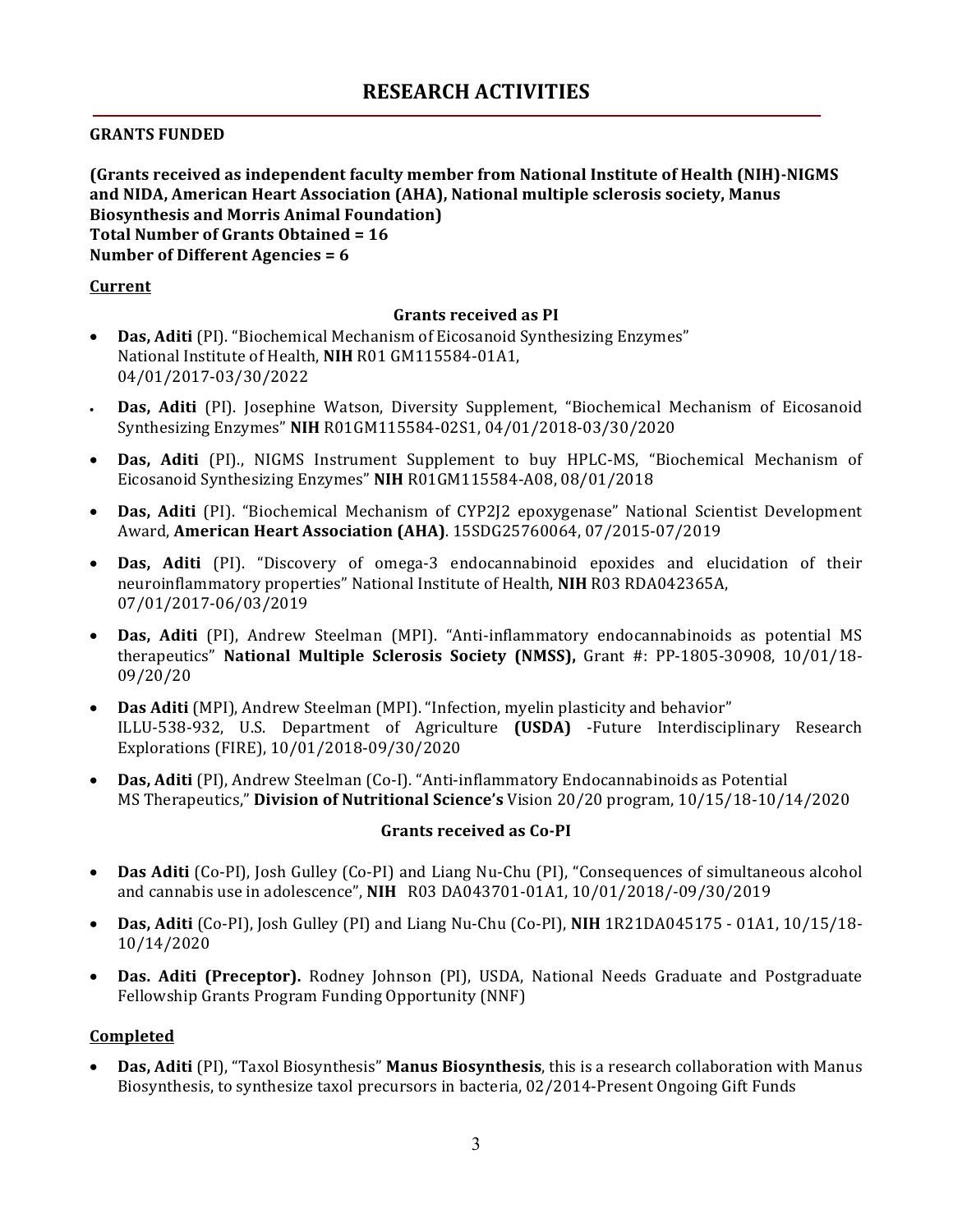- Das, Aditi (PI). "Mechanisms of Membrane Bound Metalloenzymes in Eicosanoid Biosynthesis." Campus Research Board Programs, 08/2012-12/2013, \$19,000. *Fellowships for Students*
- Das, Aditi (PI). Sidebotham, Nicole, "Biochemical Mechanism of Metastasis in Osteosarcoma". Morris Animal Foundation, 05/2016-07/2016, \$5,000.
- **Das, Aditi** (PI), Krapf, John (Co-PI), "Elucidating the Mechanism of CYP2J2 Epoxygenase" American Heart Association Fellowship, 05/2015-07/2015 \$4,000
- **Das, Aditi** (PI), McDougle Daniel (Co-PI), "Biochemical mechanism of CYP2I2 epoxygenase and interrogation of EET receptors." American Heart Association Fellowship, 07/2014-07/2016, \$52,000.
- **Das, Aditi** (PI), Zelasko, Susan (Co-PI), "Elucidating the Mechanism of Unusual Stereo-selectivity in CYP2J2 Epoxygenase" American Heart Association Fellowship, 05/2012-07/2013 \$ 4,000
- **Das, Aditi** (PI), Rouck, John (Co-PI), "Biochemical Mechanism of CYP2J2 Epoxygenase highly expressed in the heart", American Heart Association Fellowship, 05/2013-07/2014 \$4,000

# **RESEARCH EXPERIENCE**

# **UNIVERSITY OF ILLINOIS-URBANA CHAMPAIGN**

Associate Professor, 2019- Present

Assistant Professor, 2012-2018

- Biochemical mechanism of cytochrome P450 epoxygenases involved in dietary fatty acid metabolism.
- Endocannabinoid metabolism by cytochrome P450s.
- Evaluation of anti-inflammatory lipid metabolites in neuroinflammation
- Structure-function studies of membrane proteins in Nanodiscs.

# Active Collaborations

- Total synthesis of omega-3 endocannabinoid epoxides (Prof. David Sarlah)
- Use of simulation approaches to study Cannabinoid Receptors (Prof. Diwakar Shukla)
- Molecular Dynamics Study of Drug and Lipid Binding to CYP epoxygenases (Prof. Emad Tajkhorshid)
- Pro-resolving ω-3 FA mediators facilitate resolution of neuroinflammation (*Collaborator: Prof. Rodney Johnson & Prof. Andrew Steelman).*
- Lipidomics changes during relapse and remission in Multiple sclerosis (*Prof. Andrew Steelman*)
- Protein and lipid biomarkers in osteosarcoma *(Collaborator: Prof. Timothy Fan).*
- Using massively parallel reporter assay (MPRA) to study the role of IL-6 enhancer in inflammation *(Collaborator: Prof. Saurabh Sinha)*
- Redesigning diterpinoid cytochrome P450s for natural product biosynthesis *(Collaborator: Dr.*) *Ajikumar Parayil, Manus Biosynthesis).*
- Synthesis of biocompatible nanoparticles for ultrasensitive detection of biological processes *(Collaborator: Prof. Andrew Smith, Prof. Logan Liu).*
- Solution TEM and Cryo-EM studies of Membrane Proteins in Nanodiscs *(Collaborator: Prof. Qian Chen)*

# **UNIVERSITY OF ILLINOIS-URBANA CHAMPAIGN**

Post-Doctoral Research Fellow, 2006-2011, Advisor: Prof. Stephen G. Sligar

- Mechanism of redox potential regulation and electron transfer kinetics in membrane bound cytochrome P450s and nitric oxide synthase (NOS). *(Collaborator for NOS: Prof. Thomas Poulos)*
- Ultrasensitive detection of signal transduction in membrane proteins using Localized Surface Plasmon Resonance (LSPR). *(Collaborators: Prof. Richard Van Duyne, Prof. George Schatz)*
- Isolation of Aβ oligomers (involved in Alzheimer's disease) binding receptors from synaptosomes into Nanodiscs. *(Collaborator: Prof. William Klein*)
- Development of label free assay for cholera toxin binding to receptors in Nanodisc using nanomechanical detection methodology. *(Collaborator: Prof. Vinayak Dravid*)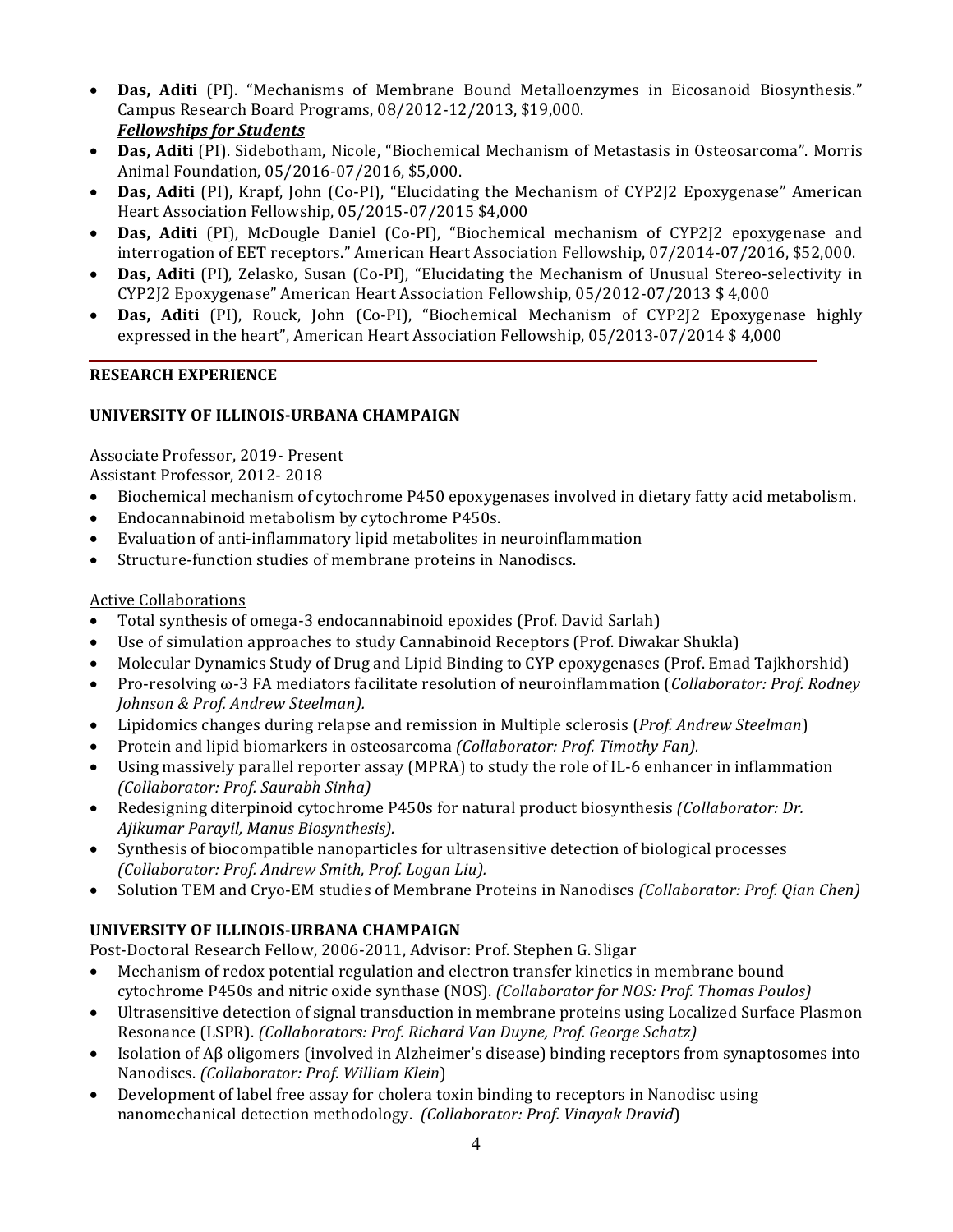#### **PRINCETON UNIVERSITY**

Research Associate, Chemistry, 2001 - 2005, Advisor: Prof. Michael H. Hecht

- Electrochemical studies of *de novo* designed alpha helical heme proteins.
- Nanografting *de novo* proteins onto gold surface (*Prof. Giacinto Scoles*)
- Peroxidase activity of *de novo* designed heme proteins on gold surface
- Evaluation of small molecule binding to designed proteins using solution-state NMR

#### **NAVAL RESEARCH LABORATORY**

Summer Intern, 2002, 2004, Supervisor: Dr. Scott. A. Trammell

• Design of TNT biosensors using *de novo* designed proteins as scaffolds.

### **I. I. T. (DELHI)**

Research Fellow, Center for Biomedical Engineering, 1998-2001 Advisor: Prof. Alok. R. Ray

• Synthesis of polymers for use in bone tissue engineering.

# **I. I. T. (KANPUR)**

Research Scholar, Chemistry Department, 1996-1998, Advisor*:* Prof. Sabyasachi. Sarkar

Synthesis of molybdenum based functional mimics of aerobic acetylene hydratase enzymes.

#### **PUBLICATIONS**

Total number of papers published: ~44 **Total number of papers published from independent position with graduate students: 26 h-index (google scholar): 23 Total Citations: 1569**

*Papers Published During Independent Faculty Position*

#### **\* denotes corresponding author and papers published with graduate students**

#### *Manuscripts Published From Independent Position*

44. Arnold, W., Carnevale, L., Watson, J. and Das,  $A^*$ , "Serotonin derivative of omega-6 fatty acid makes potent TRPV1 channel agonists with potential Anti-Pain properties" *Nature Communications, 2019 Paper has been invited for revisions*

43. Huff, H.,Maroutsos, D., and Das, A\*,"Macromolecular Crowding and Lipid Composition Controls CYP2J2 activity", **Protein Science, 2019**, *Accepted* 

43. Watson, J, Kim, J. and Das, A<sup>\*</sup> "Omega-3 Endocannabinoids: What do they do?", **Prostaglandins and Other Lipid Mediators (POLM), 2019**, *Accepted with minor revisions* 

42. Roy, J., Fan, T., Payam, Sinha S., and **Das, A\***, "Global Analysis of Osteosarcoma Lipidomes Reveal Altered Lipid Profiles in Metastatic vs. Non-Metastatic Cells" *J. Lipid Res. 2019 Accepted* 

41. Nelson, N., Law, Weingarten, W., Carnevale, L., Das, A. Liang, Nu-Chu, "Subcutaneous or oral delta9tetrahydrocannabinol administration in combination with moderate alcohol consumption differently alter ingestive behaviors in adolescent rats", Psychopharmacology, Accepted

40. Carnevale, L., Arango, A., Tajkhorshid, E., and **Das, A\***, "Endocannabinoid Virodhamine Inhibits Cardiovascular CYP2<sup>[2</sup> epoxygenase", ACS-**Biochemistry, 2018,** *Accepted* 

39. Arnold, W., and Das, A<sup>\*</sup>. "Human Cardiovascular CYP2[2 is modulated by Doxorubicin" *Biochemistry*, *2018*, *Viewpoint, Invited paper. 57(16):2294-2296*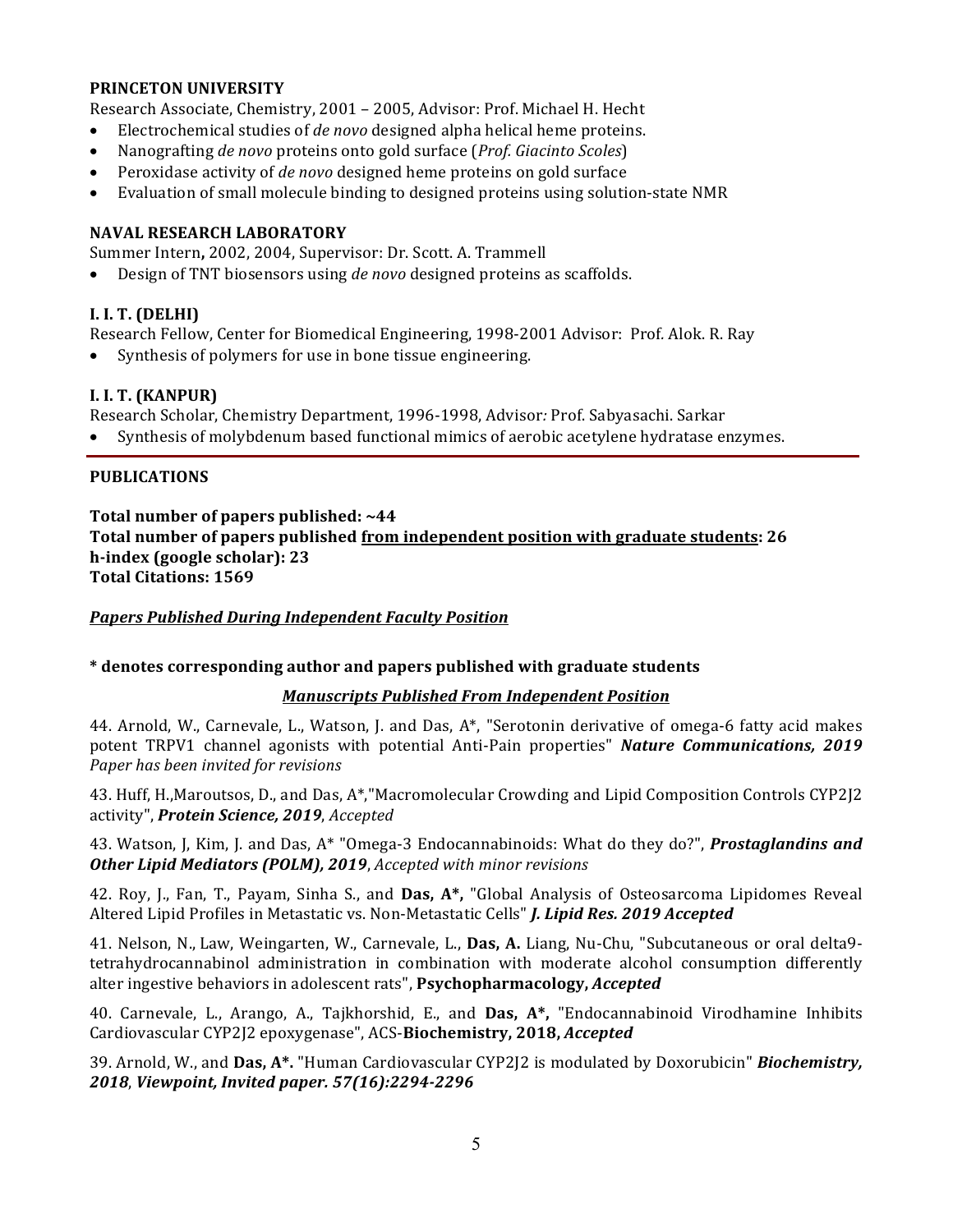38. Roy, J., Watson, J., Hong, I., Fan, T., and Das,  $A^*$ , "Endocannabinoid epoxides regio-isomers have antitumorigenic properties" *J. Med. Chem, 2018 Accepted.* (Altmetric score: 237)

# *In News: Highlighted in several news sites. https://acs.altmetric.com/details/43321817/news*

37. Arnold, W., Weigle, A. and Das, A\*, "Cannabinoids inhibit cardiac CYP2J2 mediated endocannabinoid metabolism" *Journal of Inorganic Biochemistry, 2018, 88-99. doi: 10.1016/j.jinorgbio.2018.03.016.* 

36. Arnold, W., Baylon, J., Tajkhorshid, E.\* and Das, A\*. "Arachidonic Acid Metabolism by Human Cardiovascular CYP2J2 is Modulated by Doxorubicin" *Biochemistry.* 2017 Dec 26;56(51):6700-6712

- **Faculty of 1000 recommended**
- **Gordon Hammes Scholar Award Runner Up**

35. McDougle, D., Abdeen, A., Adili, R., Caputo, M., Krapf, J., Johnson, R., Kilian, K., Holinstat, M., Das, A.\* "Anti-inflammatory omega-3 endocannabinoid epoxides", *Proceedings of the National Academy of Sciences (Direct Submission) 2017 doi:10.1073/pnas.1610325114*

#### **In News**

Highlighted in several news sites. https://pnas.altmetric.com/details/21631043/news Forbes, Nutra ingredients, MNT, Bioscience Technology, News Medical, R&D, Health Medicine Network, Medical Express, Science Daily, EurekaAlert

#### (**Altmetric score: 167**)

This Altmetric score means that the article is in the 98 percentile of a sample of 142345 of the 144236 tracked articles of a similar age in all journals and is in the 94 percentile (ranked 39) of the 673 tracked articles of a similar age in PNAS

34. Rouck, J.\*, Krapf, J.\* Roy, J. and Das, A.\*, "Recent Advances in Nanodisc Technology for studying Membrane Proteins (2012-2017)". *FEBS Letter, 2017doi: 10.1002/1873-3468.12706* 

33. Roy, J. Pondenis, H., Fan T.\*, Das, A\*, "Comparative Proteomic Analysis of Metastatic and Nonmetastatic Osteosarcoma of Human and Canine Origin" *PLOS One, 2017, https://doi.org/10.1371/journal.pone.0183930*

32. Arnold, W., Baylon, JL, Tajkorshid, E.\* and Das, A.\*,"Asymmetric Binding and Metabolism of Polyunsaturated Fatty Acids (PUFAs) by CYP2J2 Epoxygenase" **Biochemistry, 2016, 6969** 

31. Roy, J. Adili, Raymond, Holistat, M., and Das, A\*,"Development of Poly Unsaturated Fatty Acid Derivatives of Aspirin for Inhibition of Platelet Function" *Journal of Pharmacology and Experimental Therapeutics, 2016, 134*

30. Rouck<sup>\*</sup>, J.Bradley<sup>\*</sup>, Kambalyal, A.,Parayil, A.<sup>\*</sup> and **Das, A<sup>\*</sup>.,** "Expression and Purification of cytochrome P450 taxadiene 5alpha-hydroxylase in E.Coli" *Protein Expression and Purification, 2016, 60* 

29. Biggs, B., Rouck, J., Kambalyal, A., Arnold, W., Lim, C-G., de Mey, M., O'Neil-Johnson, M., Starks, C., Das, A. \* and Parayil, A., "Orthogonal assays clarify the oxidative biochemistry of Taxol P450 CYP725A4" *ACS Chemical Biology, 2016, 1445*

28. Lim, SJ, McDougle, D., Das, A<sup>\*</sup> and Smith, A.<sup>\*</sup>, " Lipoprotein Nanoplatelets: Fluorescent, Zwitterionic Probes for Molecular and Cellular Imaging" *Journal of American Chemical Society (JACS), 2016, 64* 

27. Plucinski, L., Gartia, M., Arnold, W., Ameen, A., Chang, T., Hsiao, A., Liu, G.\*, **Das, A.\*,** "Substrate Binding to CYP2J2- Nanodiscs Detected by Nanoplasmonic Lygurcus Cup Arrays"**Biosensors and Bioelectronics**, *2016, 337.*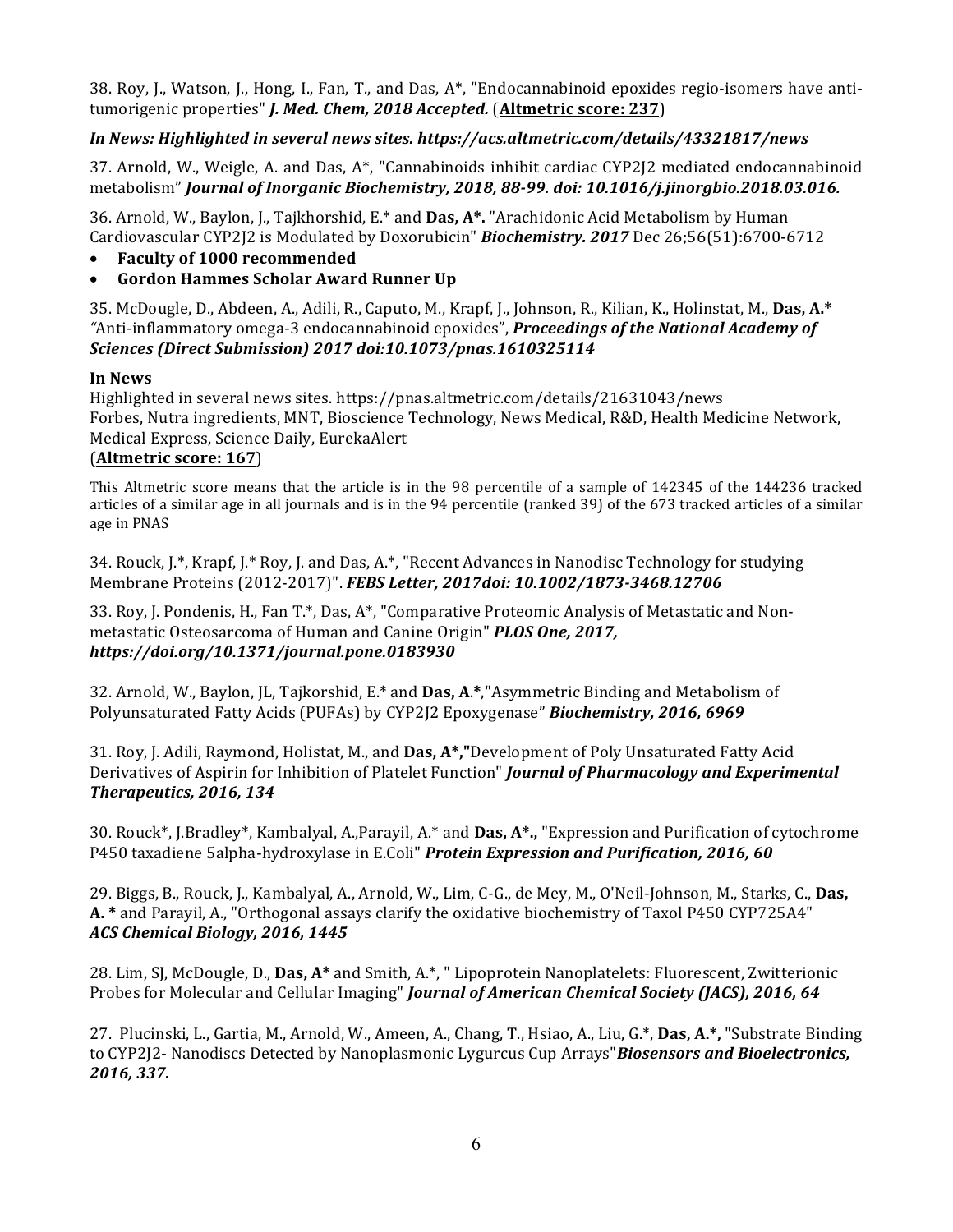26. Roy, J. Pondenis, H., Fan T.\*, Das, A\*, "Direct Capture of Functional Proteins from Mammalian Plasma Membranes into Nanodiscs" Biochemistry" *Biochemistry.* 2015, 6299

25. McDougle, D<sup>\*</sup>., Baylon, J.\* Meling D., Kambalyal, A., Tajkorshid, E<sup>\*</sup>., and **Das, A\*** "A single residue mutation converts a membrane protein into a soluble protein without loss of function" **Biochemica** *Biophysica Acta. Biomembranes. 2015, 2460*

24. Meling, D., Zelasko, S. Kambalyal, A., Roy, J. and **Das A\*.** "A critical residue that controls the isomerization of prostaglandin in thromboxane synthase" *Biophysical Chemistry, 2015, 34-40.* 

23. Wilcox, K., **Das, A.**, Velasco, P., Sligar S.G. and Klein, W. "Soluble membrane protein libraries for cellfree studies of ligand binding to biological membrane proteins – application to toxic  $\overrightarrow{AB}$  oligomers (ADDLs)" *PLOS ONE. 2015, 10(4): e0125263*

22. Zelasko, S., Arnold, W., Das, A\* "Metabolism of Endocannabinoids by Cytochrome P450 monoxygenases, *Prostaglandins and Other Lipid Mediators.* 2015, 112. (News): Most downloaded article in the journal for last 90 days.

21. McDougle, D., Kambalayal, A., Meling, D. and **Das, A<sup>\*</sup>.** "Endocannabinoids - Anandamide and 2-Arachidonoylglycerol are Substrates for Human Cytochrome P450 2J2 Epoxygenase. Journal of *Pharmacology and Experimental Therapeutics, 2014, 351, 616.* 

20. Meling, D., and Das, A.\*," CYP2J2 epoxygenase membrane anchor plays an important role in facilitating electron transfer from CPR" *Journal of Inorganic Biochemistry, 2015, 47.* 

19. Orlando, B., McDougle, D., Lucido, M., Eng, E., Stokes, D., **Das, A**\*., and Malkowski, M\*. "Cyclooxygenase-2 Catalysis and Inhibition in Lipid Bilayer Nanodiscs" *Archives of Biochemistry and Biophysics 2014, 33.* 

18. Das, A<sup>\*</sup>, Srivarma, S., Mularcyzk, C. Meling, D. and. "Substrate binding thermodynamics and kinetics to thromboxane synthase in model lipid bilayers", *ChemBioChem 2014, 15, 892.* 

17. McDougle, D., Palaria, A., Magnetta E., and Das, A\*. "Role of N-terminus of CYP2J2 epoxygenase in association with model lipid bilayers", **Protein Science, 2013, 964.** 

16. Zelasko, S, Palaria, A. and **Das, A\*.** Optimizations to Achieve High-Level Expression of Cytochrome P450 Proteins Using Escherichia Coli Expression Systems, *Protein Expression and Purification, 2013, 77.*

# *Papers published during postdoctoral and Ph.D. research*

15. Marty, M., **Das, A.,** Sligar, S.G. "Ultra-thin layer MALDI mass spectrometry of membrane proteins in nanodiscs", **Analytical Bioanalytical Chemistry, 2012**, 402, 721-729.

14. **Das, A.,** Wei, Y., Pelczer, I. and Hecht, M.H. "Binding of Small Molecules to Cavity Forming Mutants of a De Novo Designed Protein", Protein Science, 2011, 20, 702-711. (**Editor Highlight**): http://onlinelibrary.wiley.com/doi/10.1002/pro.624/full#sec1-2

13. Turk, S., Das, A., Sligar, S. G. and Dravid, V. "Nanomechanical Detection of Cholera Toxin Using Microcantilevers Functionalized with Ganglioside-Nanodiscs" *Nanotechnology, 2010, 21, 435502***.** (In News): Nanomechanical sensor can detect cholera. *Nanowerk Spotlight* http://www.nanowerk.com/spotlight/spotid=18381.php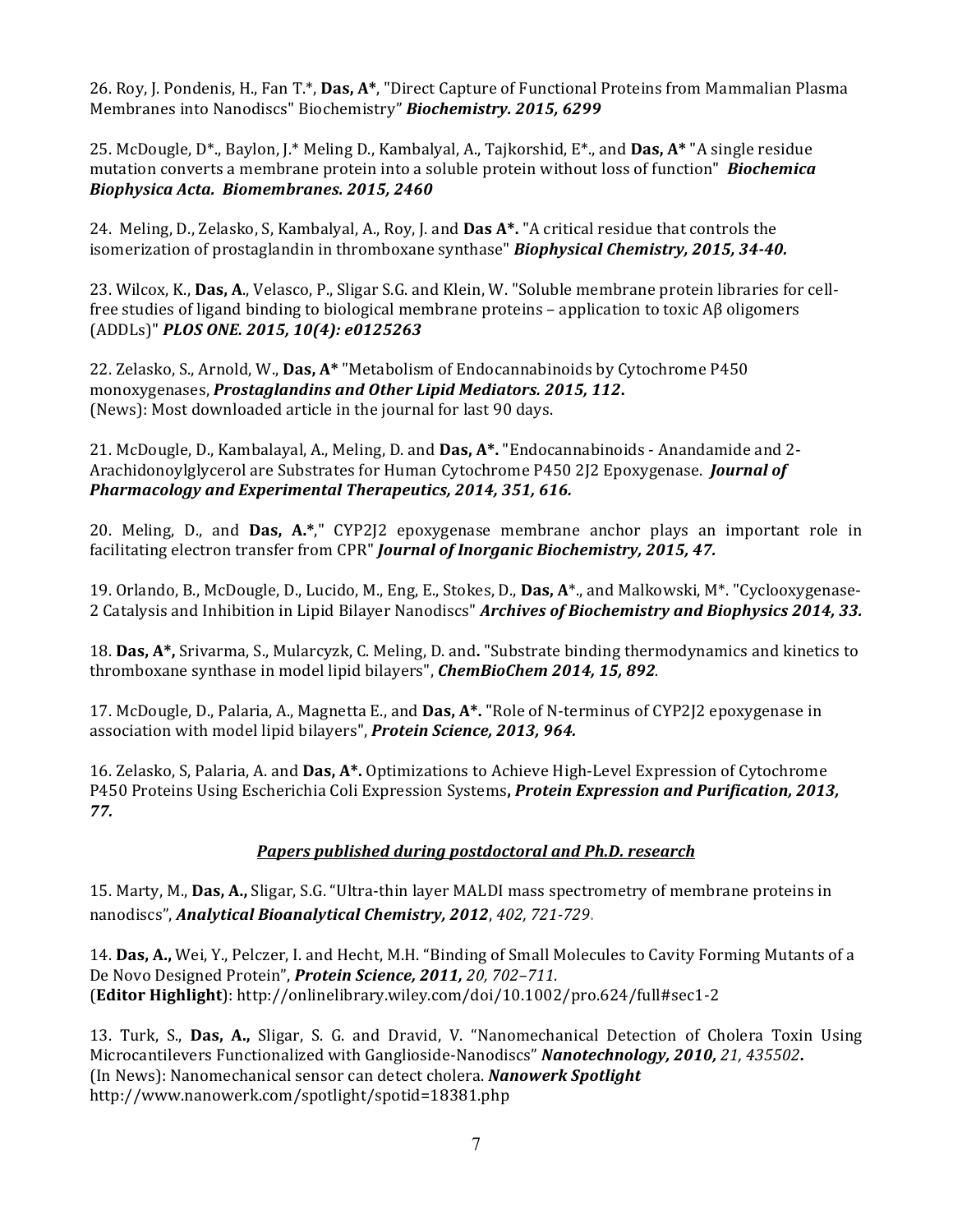12. **Das, A.** and Sligar, S.G. "Modulation of the Cytochrome P450 Reductase Redox Potential by the Phospholipid Bilayer" *Biochemistry, 2009, 48(51), 12104-12.*

11. Das. A., Zhao, J. Van Duyne, R. and Sligar, S.G. "Screening of Type I and II Drug Binding to Human Cytochrome P450-3A4 in Nanodiscs by Localized Surface Plasmon Resonance Spectroscopy", *Anal. Chem., 2009, 81 (10), 3754–3759*.

10. Li, H., Das, A., Sibhatu, H., Jamal, J., Sligar, S. and Poulos, T.L. "Exploring the Electron Transfer Properties of Neuronal Nitric Oxide Synthase by Reversal of the FMN Redox Potential" *J. Biol. Chem. 2008, 283 (50), 34762-34772.*

9. Zhao,J., **Das, A.** Sligar, S.G. and Van Duyne, R. "Resonance Localized Surface Plasmon Spectroscopy: Sensing Substrate & Inhibitor Binding to Cytochrome P450" *J. Phys. Chem. C. 2008, 112* (34), 13084-*13088.*

8. Gruia,F., Ionascu,D., Kubo, M. Ye, X., Dawson, J., Osborne, R.L., Sligar, S. G., Denisov, I., **Das, A.** Poulos, T. L., Terner, J. and Champion, P.M. "Low Frequency Dynamics of *Caldariomyces fumago* Chloroperoxidase Probed by Femtosecond Coherence Spectroscopy" *Biochemistry 2008, 47(18), 5156-5167.*

7. Das. A., Grinkova, Y. and Sligar, S.G. "Redox Potential Control by Drug Binding to Cytochrome P450 3A4." *J. Am. Chem. Soc.* **2007,** *129 (45), 13778-13779*

6. Das, A. and Hecht, M. H. "Peroxidase Activity of *De Novo* Heme Proteins Immobilized on Electrodes." *J. Inorg. Biochem.* **2007**, *101 (11-12), 1820-1826* 

5. Kimmich, N., Das. A., Sevrioukova, I, Meharenna, Y., Sligar, S.G. and Poulos, T. L. "Electron Transfer between P450cin and its FMN-Containing Redox Partner**"** *J. Biol. Chem., 2007, 282 (37), 27006-27011*

4. Zhao\*, J., Das, A.\*, Zhang, X, Schatz, G., Sligar, S., Van Duyne, R. "Resonance Surface Plasmon Spectroscopy: Low Molecular Weight Substrate Binding to Cytochrome P450" *J. Am. Chem. Soc. 2006, 128 (34), 11004-11005.* **(\* Co-first authors)**

(In News): (1) Enhanced LSPR detects binding of small molecules. *Anal. Chem., 2006, 78(21), 7356.* (2) Kirrill's Café paper of the month. August 2006 http://www.icgeb.org/~p450srv/cafe\_archive\_2006.html

3. **Das, A.,** Trammell, S. A. and Hecht, M. H. "Electrochemical and Binding Studies of an immobilized De Novo Heme Protein" *Biophy. Chem. 2006, 123 (2-3), 102-112.*

2. Hu, Y., Das, A., Hecht, M. H. and Scoles, G. "Nanografting *De Novo* Proteins onto gold surface" *Langmuir* 2005, 21(20), 9103-9109.

1. Hecht, M.H., **Das, A.,** Go, A., Bradley, L. and Wei, Y. (2004) "De Novo Proteins from Designed Combinatorial Libraries." *Protein Science 2004, 13(7), 1711–1723.*

# **Other Thesis Publications**

1. Das, A. "Electrochemical and Functional Studies of *De Novo* Alpha Helical Protein from a Designed Combinatorial Library." Ph.D. Thesis Princeton University November **2005**

**2. Das, A**. Model Chemistry of Aerobic Acetylene Hydratase Enzymes. M.Sc. Thesis: I.I.T (Kanpur) **1998**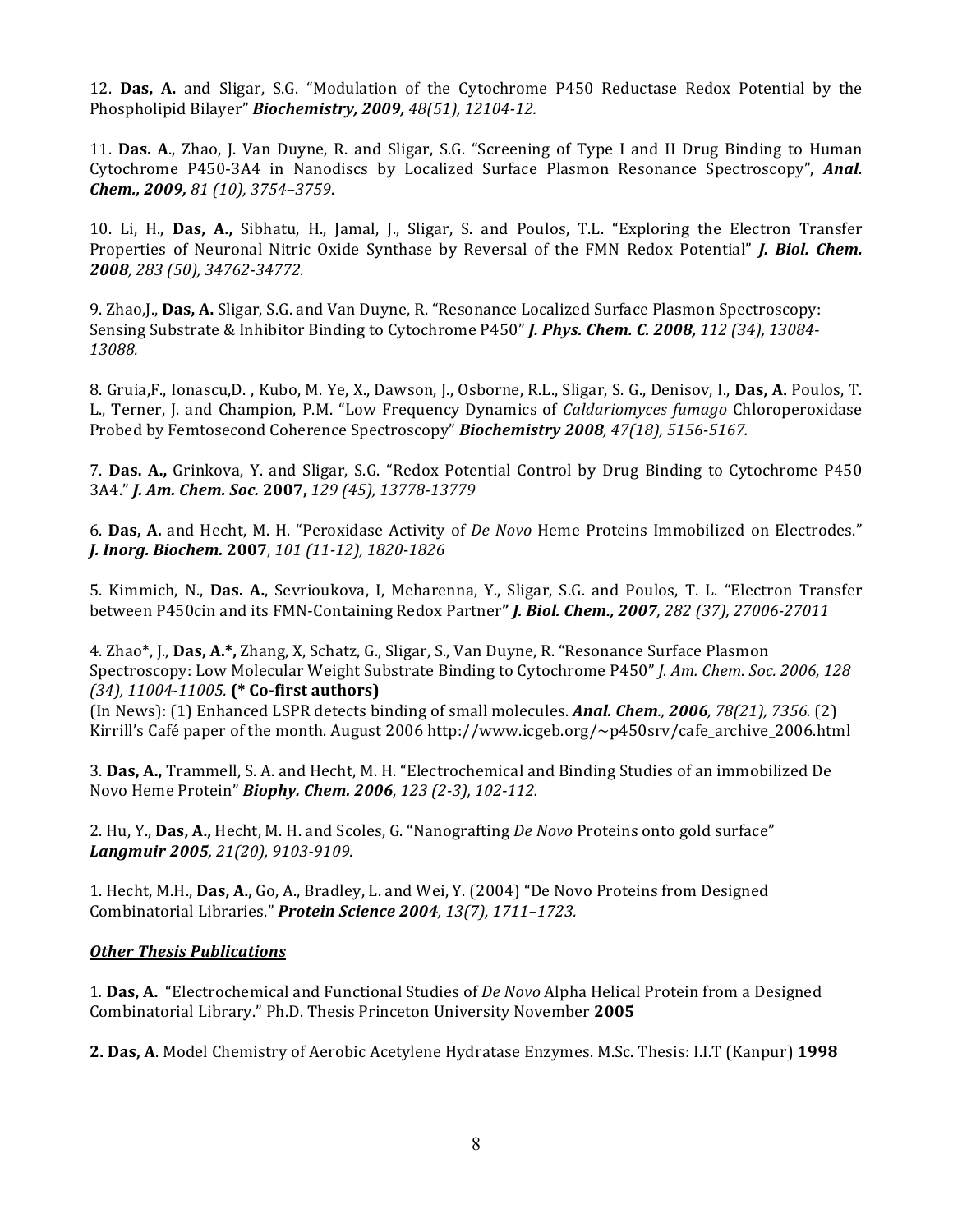#### **Manuscripts in Preparation**

46. Arnold, W. Jain, S., and **Das, A\*.** "EET receptors: Are we there yet?" *In preparation* 

47. Arnold, W., Carnevale, L., **Das, A\***, "NADA and NA5HT metabolism by CYP epoxygenase makes potent TRPV1 channel agonists" *In preparation*

48. Watson, J., Carnevale, L., Roy, J. and Das, A\*. "Anti-inflammatory Endocannabinoid Epoxides Causes Macrophage Polarization", *In preparation*

# **INVITED TALKS AND PRESENTATIONS (SELECTED)**

#### *Invited Talks as a Faculty at UIUC*

- 2019 CANBIC conference, Toronto, Canada
- 2019, FACTOR conference, Miami, Florida
- 2019, Department of Chemistry, University of South Carolina
- 2018, Gill Center for Molecular Neuroscience, Indiana University Bloomington
- 2018, Comparative Biomedical Sciences, Louisiana State University
- 2018, International Winter Eicosanoid Meeting, Baltimore
- 2018, Department of Chemistry & Biochemistry, University of Arizona
- 2018, Department of Chemistry, University of Illinois Urbana Champaign
- 2017, Department of Biochemistry, University of Illinois Urbana Champaign
- 2017, Division of Endocrinology, Diabetes and Metabolism, University of Illinois Chicago
- 2017, Eicosanoid Research Foundation, Puerto Vallarta, Mexico
- 2017, 20<sup>th</sup> International Conference on Cytochrome P450, Dusseldorf, Germany
- 2017, Department of Plant Biology and the Department of Physiology in the School of Medicine, Southern Illinois University
- 2017, Department of Biology, Yeshiva University
- 2016, Microsomal Drug Oxidation, UC Davis
- 2016. Lightening Talk, "Elucidating the metabolism of omega-3 and omega-6 endocannabinoids by cardiac CYP2J2 epoxygenase in Nanodiscs" Lipid Maps Meeting, San Diego
- 2016, "Discovery of Omega-3 endocannabinoid epoxides: Lipid Metabolites Emanating from Crosstalk between Endocannabinoid and CYP pathway", in session - Therapeutic potential of omega 3 fatty acid-derived CYP epoxygenase metabolites organized. 16th International Winter Eicosanoid Conference. March 13-16, 2016 in Baltimore, Maryland
- 2015 Lightening Talk, "Elucidating the metabolism of omega-3 and omega-6 endocannabinoids by cardiac CYP2J2 epoxygenase in Nanodiscs" Lipid Maps Meeting, Lightening Talk, San Diego
- 2014 Engineering Cytochrome P450s for Natural product biosynthesis" Manus Biosynthesis, Division of Protein Engineering, Boston
- 2014 Lightening Talk, "Elucidating the mechanism of endocannabinoid metabolism by CYP2I2 epoxygenase in Nanodiscs." Lipid Maps Meeting, Lightening Talk, San Diego
- 2013 (Prestigious Seminar Series), "Elucidating the function of membrane proteins using phospholipid bilayer Nanodiscs" Woodward Hauptmann Center and SUNY Buffalo.
- 2013 "Functional Studies of Membrane Proteins in Nanodiscs" Eastern Illinois University
- 2013 "Elucidating the Function of Membrane Proteins using Nanodiscs" Cell Biology and Metabolism Program, NIH (NICHD) Structural and Chemical Biology of Membrane Proteins
- 2013 "Functional studies of N-terminally modified CYP2[2 epoxygenase involved in cardiotoxicity", American Chemical Society, Division of Chemical Toxicology
- 2012 "Nanophotonic Detection of Drug Binding to Cytochrome P450 using Localized Surface Plasmon Resonance Spectroscopy", NSF Biophotonics Summer School at Beckman Institute.
- 2011 University of Illinois Urbana Champaign, Department of Biochemistry, IL.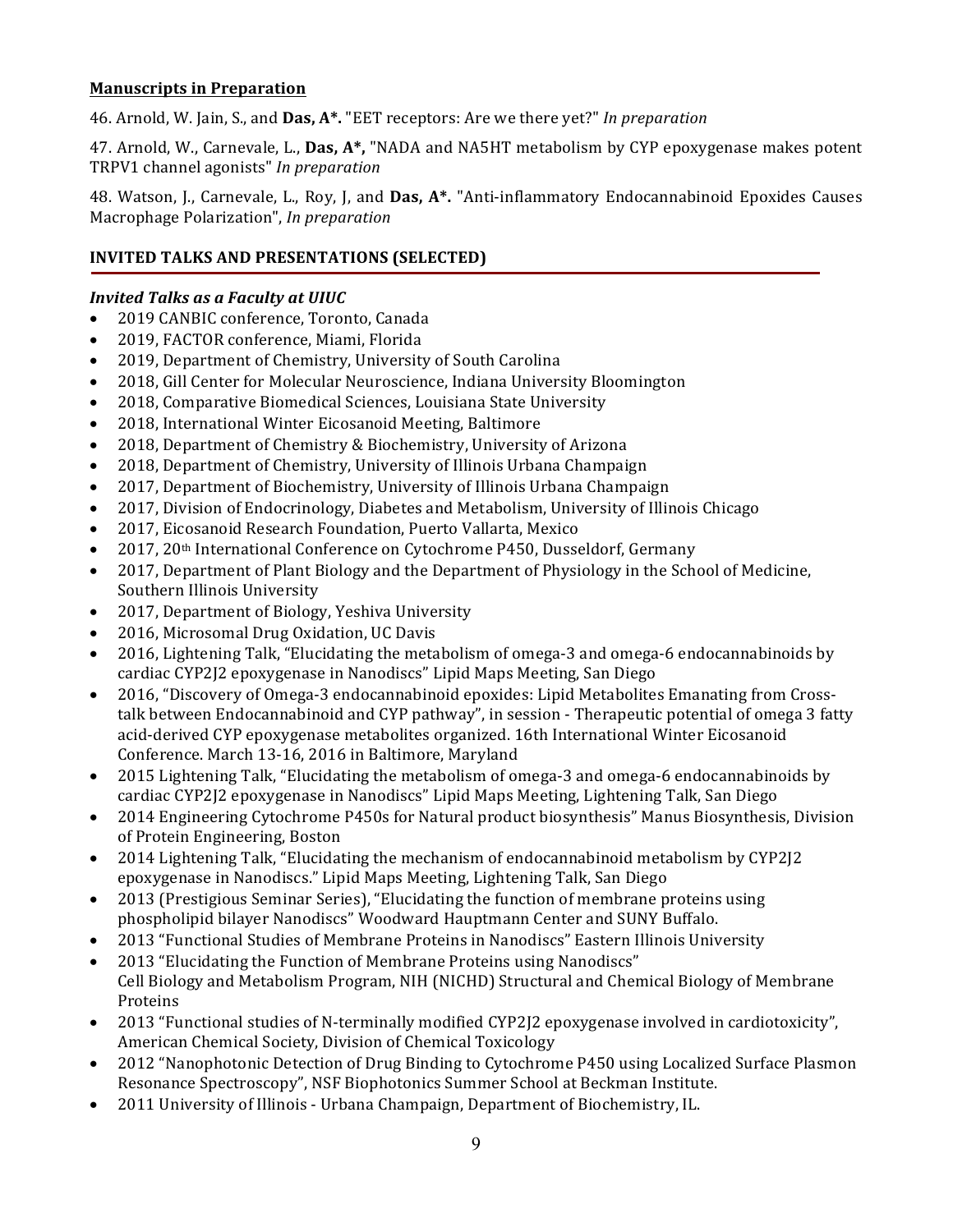- 2011 "Elucidating the Role of Membrane Proteins in Lipid Bilayer Nanodiscs" Indian Institute of Technology, Mumbai, India.
- 2011 "Role of Cytochrome P450s in Drug Metabolism", Tata Institute of Fundamental Research (TIFR) Mumbai, India.
- 2011 "Membrane Protein Structure and Function", Indian Institute of Technology, Delhi, Department of Chemistry, India.

# *Invited Talks Delivered as a Postdoc/Graduate Student (Selected)*

- 2011 University of North Carolina, Chapel Hill, Department of Biophysics and Biochemistry, NC.
- 2011 University of Utah, Department of Biochemistry, Salt Lake City, UT.
- 2011 University of Georgia, Department of Chemistry, Athens, GA.
- 2011 University of Texas (Arlington), Department of Chemistry, Dallas, TX.
- 2011 University of Central Florida, Department of Chemistry, FL.
- 2011 University of Akron, Department of Chemistry, Akron, OH.
- 2011 University of Nevada, Department of Chemistry, NV.
- 2011 West Virginia University, Department of Biochemistry, WV.
- 2011 University of Tennessee, Department of Biochemistry and Molecular Biology, TN.
- 2009 "Understanding redox regulation in membrane associated cytochrome P450s and the FMN domain of Nitric Oxide Synthase" ACS National Meeting, Aug 11-16, Chemical Toxicology Division, DC.
- 2005 "Combinatorial designed de novo protein: Immobilization on gold and applications as biosensors", Les Dutton Group, Department of Biochemistry and Biophysics Perelman School of Medicine, University of Pennsylvania.
- 2005 "Combinatorial designed de novo protein: Immobilization on gold and applications as biosensors", Peter Lansbury Group, Center for Neurologic Diseases, Brigham and Women's Hospital, Department of Neurology, Harvard Medical School.
- 2004 "Electrochemical and Functional Studies of De Novo Alpha Helical Protein from a Designed Combinatorial Library",
	- Abstracts of Papers, 228th ACS National Meeting, Inorganic Division, PA
- 2003 "Biomedical Application of De Novo Designed Proteins" Chemical and Biological Engineering. Rensselaer Polytechnic Institute (RPI), NY.

# **POSTERS PRESENTED AS A FACULTY AT UIUC**

- 2018: Das, A, Watson, J., McDougle, D., Arnold, W., Weigle, A., "Endocannabinoid and Cannabinoid Metabolism by CYP Epoxygenases", ASBMB Lipids and Membranes, April 20-23 $rd$ , San Diego, CA
- 2016: Arnold, W., Baylon, J., Tajkorshid, E. and **Das, A.**, Kinetic Analysis and Inhibition of CYP2<sup>[2]</sup> Arachidonic Acid Metabolism by  $\omega$ -3 Polyunsaturated Fatty Acids in Nanodiscs, Microsomal Drug Oxidation, Oct 2-6, Davis, CA
- 2016: McDougle, D., and **Das, A**. Biochemistry of the metabolism of omega-3 and omega-6 endocannabinoids by heart CYP2J2 epoxygenase in Nanodiscs, Gordon Research Conference -Lipids, July 26-31, 2015, Waterville, NH. Winter Eicosanoid Meeting
- 2016: Arnold, W., Baylon, J., Tajkorshid, E. and **Das, A.,** Kinetic Analysis and Inhibition of CYP2]2 Arachidonic Acid Metabolism by  $\omega$ -3 Polyunsaturated Fatty Acids in Nanodiscs, Gordon Research Conference -Lipids, July 26-31, 2015, Waterville, NH Winter Eicosanoid Meeting
- 2015: McDougle, D., and **Das, A**. Biochemistry of the metabolism of omega-3 and omega-6 endocannabinoids by heart CYP2J2 epoxygenase in Nanodiscs, Gordon Research Conference -Lipids, July 26-31, 2015, Waterville, NH
- 2015: Arnold, W., Baylon, J., Tajkorshid, E. and **Das, A.**, Kinetic Analysis and Inhibition of CYP2]2 Arachidonic Acid Metabolism by  $\omega$ -3 Polyunsaturated Fatty Acids in Nanodiscs, Gordon Research Conference -Lipids, July 26-31, 2015, Waterville, NH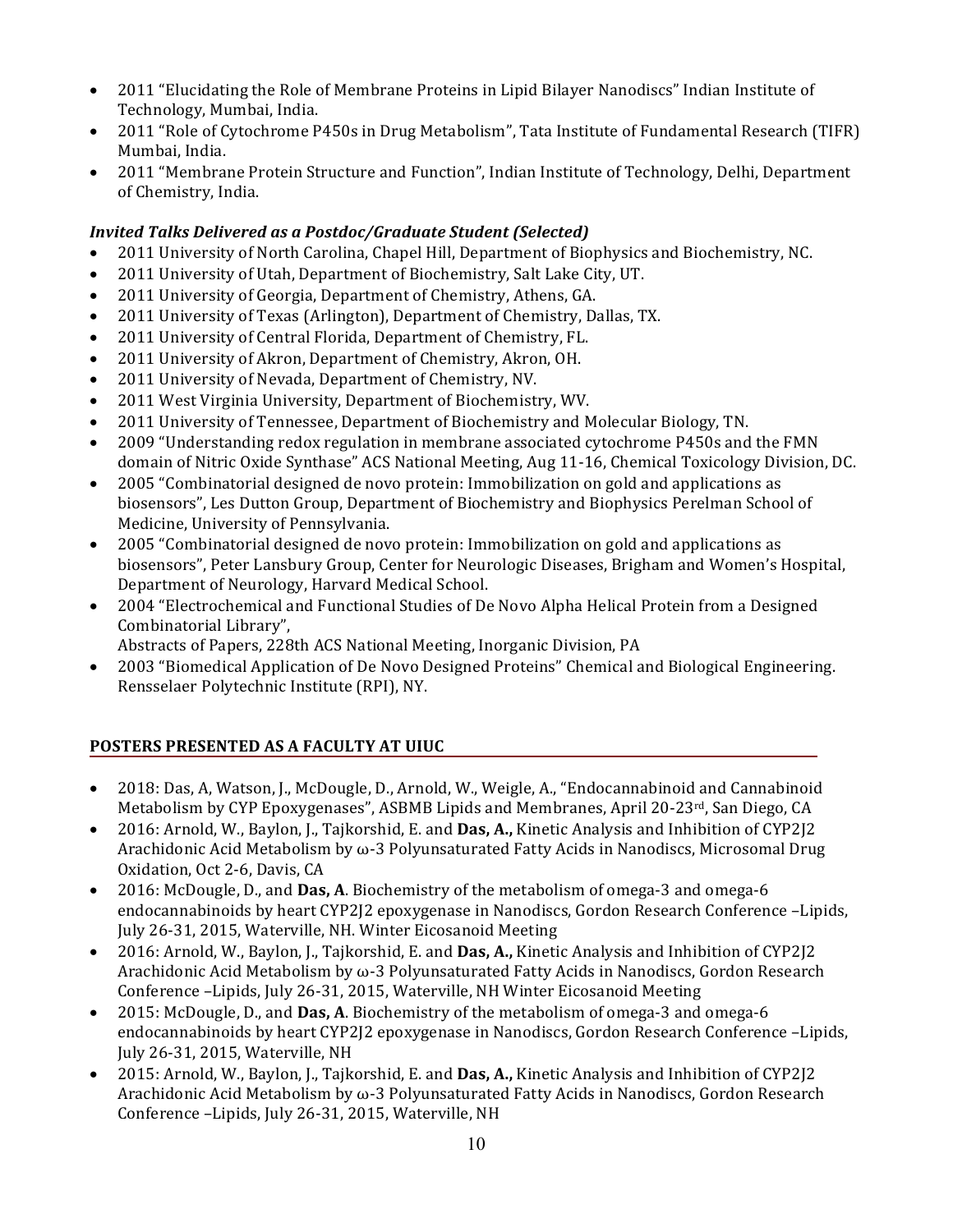# • **LIPID MAPS LIGHTENING TALK AND POSTER**

2015: **Das A.** McDougle D, Kambalyal A, Meling D, Elucidating the mechanism of Endocannabinoids metabolism by CYP2J2 epoxygenase in Nanodiscs. Lipid MAPS Annual Meeting, May 13-14, 2015, La Iolla, CA.

# **NIEHS TRAVEL AWARD**

- 2014: **Das A.** McDougle D, Kambalyal A, Meling D, Endocannabinoids Anandamide and 2-Arachidonoylglycerol Are Substrates for Human CYP2J2 Epoxygenase. 15th International Winter Eicosanoid Conference March 9-12, 2014 Baltimore, Maryland.
- 2014: Plucinski, Hsiao, A., Gartia, M. Arnold,W., Ameen, A., Das, A., and Liu, G.. Colorimetric Detection of Substrate Binding to Cytochrome P450 with Plasmonic Nano Lycurgus Cup Array. Biomedical Engineering Society (BMES) Annual Meeting, October 22-25, 2014 in San Antonio, Texas. **LIPID MAPS LIGHTENING TALK AND POSTER**
- 2014: **Das A.** McDougle D, Kambalyal A, Meling D, Elucidating the mechanism of Endocannabinoids metabolism by CYP2J2 epoxygenase in Nanodiscs. Lipid MAPS Annual Meeting, May 13-14, 2014, La Jolla, CA.
- 2014: Arnold, W. McDougle, D., Meling, D. and **Das, A..** Allosteric modulation of CYP2<sup>[2]</sup> lipid metabolism by other small molecules and proteins. Midwest Enzyme Chemistry Conference (MECC) September 27 2014 in Evanston, Illinois.
- 2013: Dumeng-Santiago, Y., Meling, D., and **Das, A.** Effect of macromolecular crowding on cytochrome P450 212 stability and activity. Abstracts of Papers of the American Chemical Society, New Orleans, 245.
- 2013: Das, A., Sri Varma, S., Mularcyzk, C., and Meling, D. Elucidating the function of thromboxane synthase in model lipid bilayers. Abstracts of Papers of the American Chemical Society, 246, Indianapolis, IN.
- 2013: Das, A., McDougle, DR., Palaria, A., Magnetta, E. and Meling, D., Functional studies of Nterminally modified CYP2]2 epoxygenase in model lipid bilayers. Abstracts of Papers of the American Chemical Society, 246, Indianapolis, IN.
- 2013: Das, A.,Sri Varma, S., McDougle, DR., Palaria, A., Magnetta, E. and Meling, D., Functional characterization of Eicosanoid Synthesizing Enzymes- CYP2J2 epoxygenase and Thromboxane synthase (CYP5A1) in Model Lipid Bilayers. A-28, P92, 18th International Conference on Cytochrome P450s, June 18-22, Seattle WA.
- 2013: Orlando, B., McDougle, D., Lucido, M., Eng, E., Stokes, D., **Das, A.**, and Malkowski, M. Lipid Bilayer Nanodiscs as a tool in the study of membrane-associated cyclooxygenase-2. 13th International Conference on Bioactive Lipids in Cancer, Inflammation and Related Diseases, Puerto Rico November 4-6 , 2013

# **BEST POSTER AWARD**

• 2013: Das, A.,Sri Varma, S., McDougle, DR., Meling, D., Sri Varma, S., Palaria, A., and Zelasko, S., Elucidating the Mechanism of Eicosanoid Synthesizing Enzymes. No. 149. 13th International Conference on Bioactive Lipids in Cancer, Inflammation and Related Diseases, Puerto Rico.

# **PATENTS**

- Das, A. and Watson, J., "EPA endocannabinoid derivatives as Anti-inflammatory and Anti-pain drugs", US Patent Application 62/560,726
- Das, A. and Ray, J., "DHA endocannabinoid derivatives as Anti-inflammatory and Anti-pain drugs", US Patent Application 62/560,719
- Smith, A., Lim, S.J., Das, A., "Lipoprotein Nanoplatelets: Fluorescent, Zwitterionic Probes for Molecular and Cellular Imaging" US Patent Application 15/244,026
- Das, A. and Ray, J., "Aspirin derivatives of Omega-3 fatty acids", Invention Disclosure.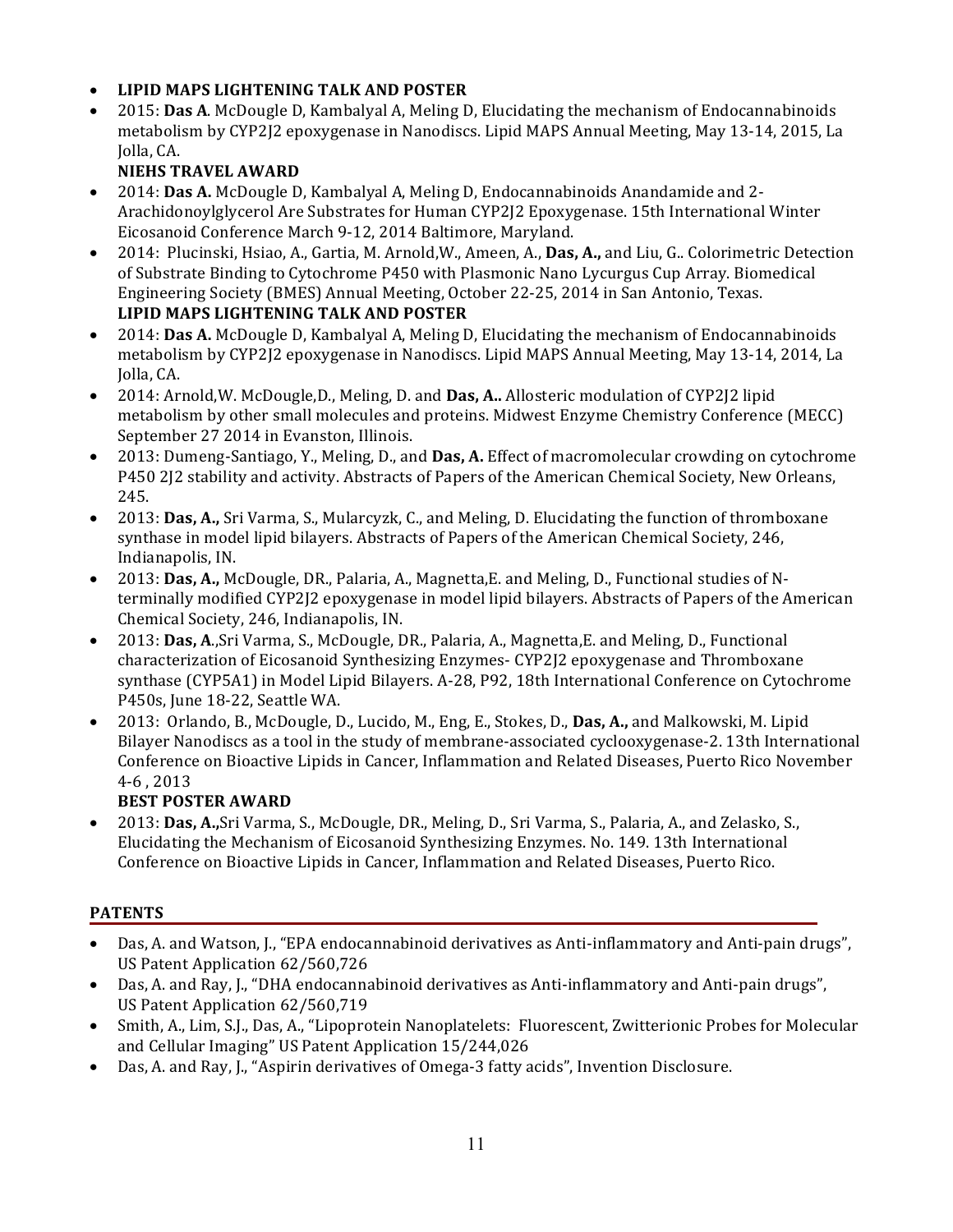#### **COLLABORATIONS**

#### **COLLABORATIONS WITH ACADEMIA**

- Prof. Emad Tajkhorshid, Department of Biochemistry, UIUC
- Prof. Timothy Fan, Veterinary Clinical Medicine, UIUC
- Prof. Qian Chen, Department of Material Science and Engineering, UIUC
- Prof. Rodney Johnson, Department of Animal Sciences, UIUC
- Prof. Andrew Steelman, Department of Animal Sciences, UIUC
- Prof. Nu-Chu Liang, Department of Psychology, UIUC
- Prof. Josh Gulley, Department of Psychology, UIUC
- Prof. Yanina Pepino, Department of Food Science and Human Nutrition, UIUC
- Prof. Michael Holinstat, Medical School Pharmacology, University of Michigan
- Prof. David Sarlah, Department of Chemistry, UIUC

# **COLLABORATIONS WITH INDUSTRY**

- Dr. Mark Tepper, Corbus Pharmaceuticals
- Dr. Ajikumar Parayil, Manus Biosynthesis, Boston.

# **PREVIOUS COLLABORATIONS (Completed):**

- Prof. James Kincaid, Marquette University
- Prof. Michael Malkowski, Hauptmann-Woodward Institute
- Prof. Richard Van Duyne, Northwestern University
- Prof. Vinayak Dravid, Northwestern University
- Prof. William Klein, Northwestern University
- Prof. Giacinto Scoles, SISSA- Trieste-Italy
- Prof. Logan Liu, Department of Electrical Engineering, UIUC
- Prof. Andrew Smith, Department of Bioengineering, UIUC
- Prof. Kristopher Kilian, Material Science and Engineering, UIUC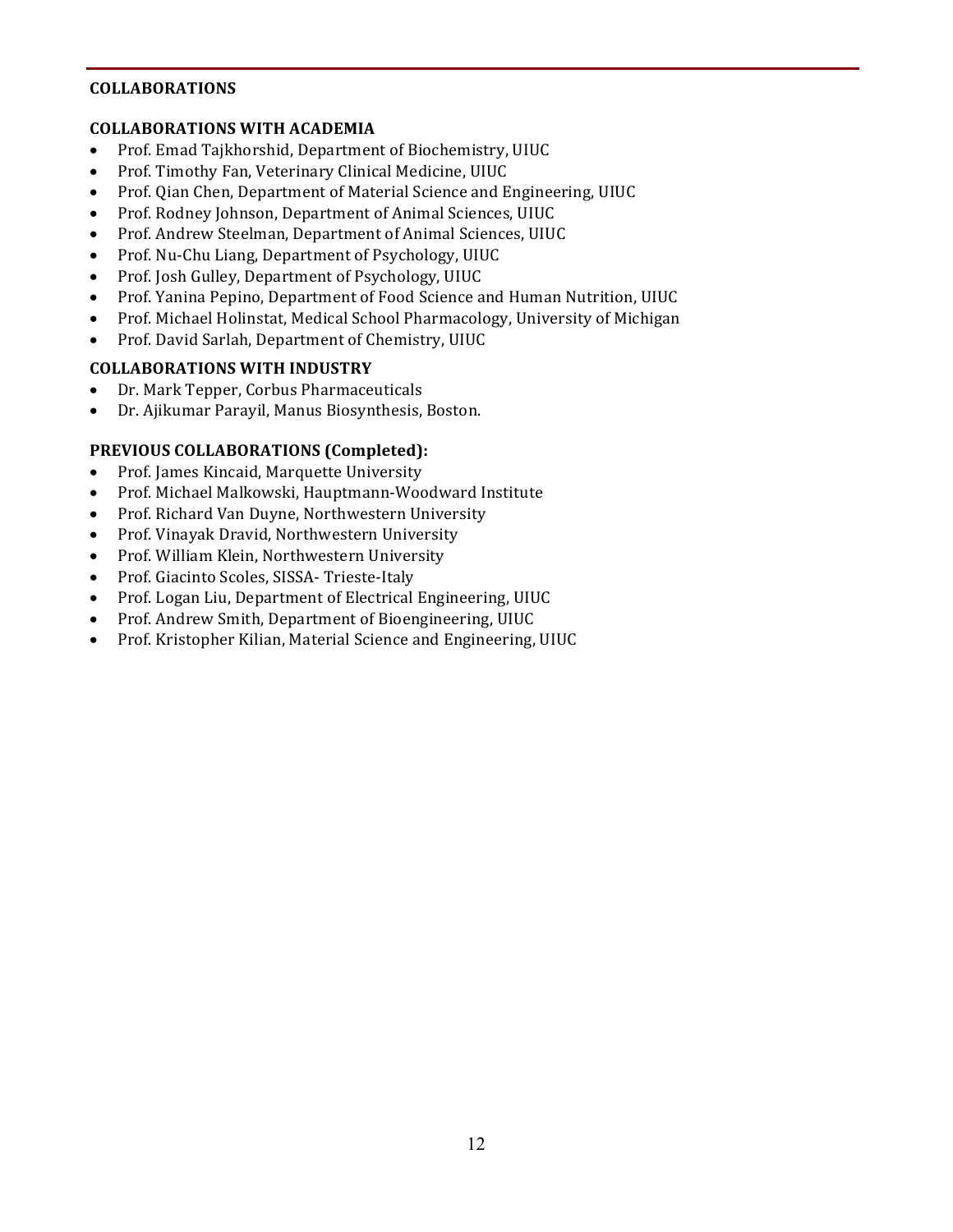# **MENTORING AND TEACHING ACTIVITIES**

**Total Number of Graduate Students Advised as Primary Advisor: 11 (11 Ph.D. and 1 M.S.)** Total Number of Graduate Student who completed Ph.D.: 4 **Total Number of Other Graduate Students: 3 (2 D.V.M. and 1 M.D.) Total Number of Students Mentored as Thesis Committee Member: 23 Total Number of Undergraduate students advised: 15** Total Number of Postdoctoral/Visiting Scholars advised: 1

# *Doctoral Students (Ph.D.) (Currently 8)*

- Dr. William Arnold (2013–2018) Department of Biochemistry
	- o *Project title:* CYP2J2 mediated metabolism of lipids and cardiotoxic drugs.
	- o Colin Wraight Best biochemistry paper award from the Department of Biochemistry
	- $\circ$  Best poster award in the Midwest Enzyme Conference (5/260 poster presenters)
	- $\circ$  Govindjee Award for Excellence in Biological Research to Mr. William Arnold
	- o Faculty of 1000 highlighted research paper
	- o **Placement:** Post-doctoral research associate at University of California San Francisco in the Lab of David Julius and Yifan Cheng
- Ms. Josephine Watson (2015-Present) Department of Biochemistry
	- o *Project Title:* Omega-3 and Omega-6 Endocannabinoid Derivatives and Elucidation of their Novel Biological Functions
- **Ms. Hanna Huff** (2016-Present) Department of Chemistry
	- $\circ$  *Project Title:* Understanding the role of transcription factor on inflammation pathways that are triggered by anti-inflammatory lipid metabolites
	- $\circ$  Best poster award in the Midwest Enzyme Conference (5/260 poster presenters)
- Ms. Lauren Carnevale (2016– Present) Department of Biochemistry
	- $\circ$  *Project title:* Mechanism of DHA endocannabinoid epoxide anti-inflammatory action
	- $\circ$  Best speaker award at Vetmed research day to Ms. Lauren Carnevale
- **Mr. Justin Kim** (2017– Present) Division of Nutritional Sciences.
	- $\circ$  *Project title:* Endocannabinoid epoxide anti-inflammatory action in EAE model of MS.
	- $\circ$  Received DNS research excellence award
- Mr. Austin Weigle (Nov 2017 Present) Department of Chemistry (Chemical-Biology)
	- $\circ$  *Project title:* Cytochrome P450 mediated metabolism of cannabinoids Mechanism of endocannabinoid epoxide anti-inflammatory action
	- $\circ$  Best lightening speaker award at MCB to Mr. Austin Weigle
- Ms. Asma'a Albakri (Jan 2018 Present) Division of Nutritional Sciences
	- $\circ$  *Project title:* Cytochrome P450 mediated metabolism of endocannabinoids leads to PPARgamma activation
- Mr. Taek Jung Oh (Dec 2018 Present) Department of Biochemistry
	- o *Project title:* Lipid Mediators in Cancer Cell Immunology

# *Ph.D. Alumni*

- **Dr. Jahnabi Roy** (2014 2017) Department of Chemistry
	- o *Project Title:* Identification of protein and lipid metabolite biomarkers in Metastatic Osteosarcoma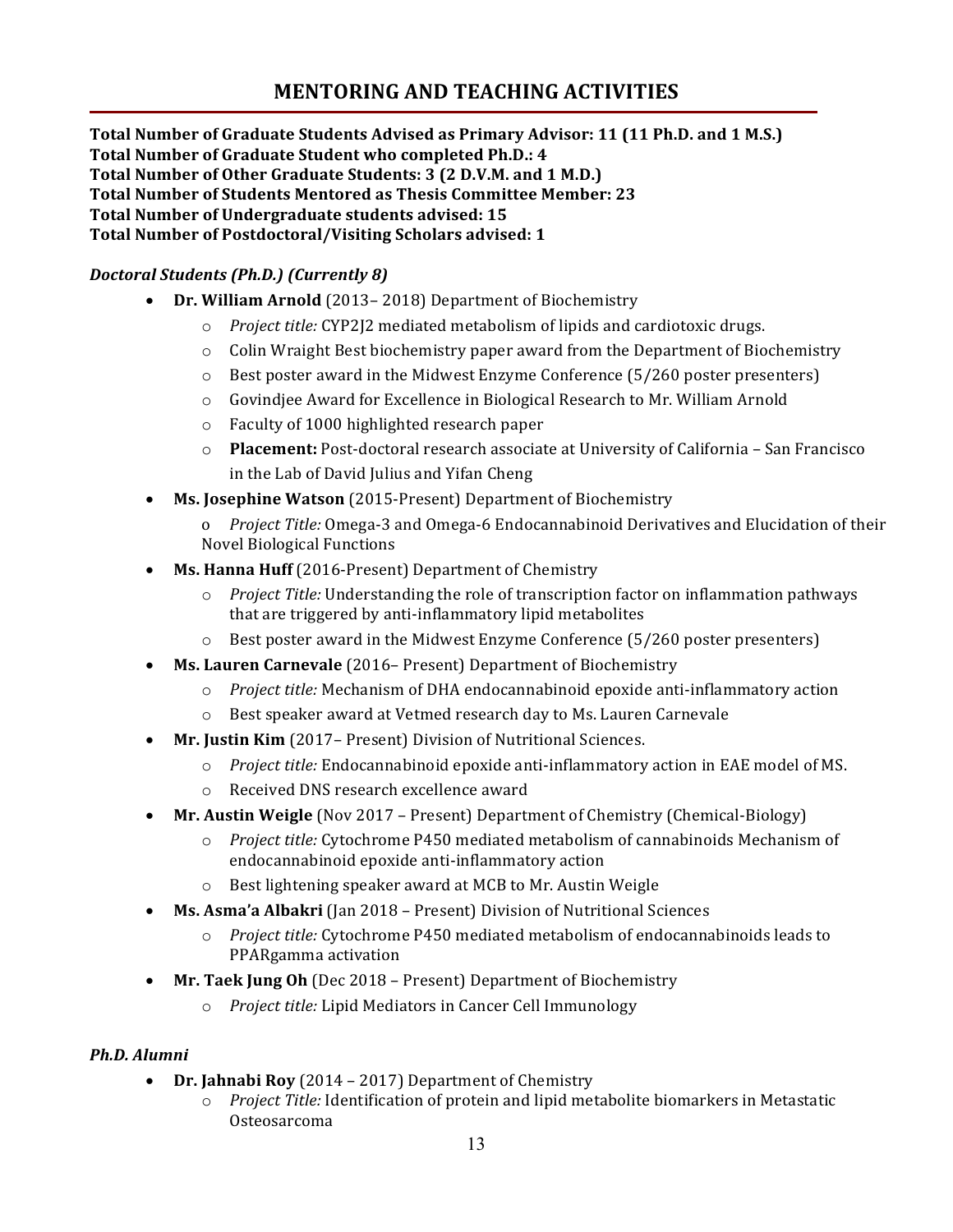- o Block Grant from Department of Chemistry
- $\circ$  Travel Award from the Department of Chemistry
- o **Placement:** Scientist, Army Institute of Surgical Research (Regenerative Medicine)
- **Dr. Daniel Ryan McDougle** (2012 2016) Department of Comparative Biosciences,
	- o *Ph.D. Thesis Title:* Omega-3 and Omega-6 Endocannabinoid Derivatives and Elucidation of their Novel Biological Functions
	- o Received American Heart Association (AHA) Pre-doctoral Fellowship
	- o Joseph O'Alberts Award (Top graduate student in the College)
	- o **Placement:** UIUC medical school M4
- **Dr. Daryl Meling** (2012 2016) Department of Biochemistry.
	- o *Ph.D. Thesis Title:* Protein-protein Interactions and Mechanistic Insights for CYP2J2 and CYP5A1
	- o **Placement:** Post-Doctoral Research Associate, Flaws Laboratory, University of Illinois at Urbana Champaign

# **Master Student (M.S)**

**Ms. Snehita SriVarma** (2012-2014) Department of Bioengineering, College of Engineering, University of Illinois - Urbana Champaign

- $\circ$  *M.S. Thesis Title:* Elucidating the role of membranes in modulating the thermodynamics and kinetics of substrate binding to Thromboxane Synthase
- o **Placement:** Data Analyst at Captech Services

# **Other graduate students and postdoctoral fellow/visiting reserarcher advised (3)**

- Nicole Sidebotham D.V.M
- Amogh Kambalyal M. D.
- Sona Jain, Ph.D.

# *Student thesis & prelim committees (Total number of students 14):*

1) Hanchao Zhao, Ph.D. (2012-2015): Department of Biochemistry, College of LAS, University of Illinois, Urbana 61801. 

2) Michael Gregory, Ph.D. (2013-2016): Department of Biochemistry, College of LAS, University of Illinois, Urbana 61801. 

3) Xinyun Cao, Ph.D. (2013-Present): Department of Biochemistry, College of LAS, University of Illinois, Urbana 61801. 

4) Brittany Weida, Ph.D. (2013- Present): Department of Bioengineering, College of Engineering, University of Illinois, Urbana Champaign, Urbana 61801.

5) Nektaria Petronikolou, Ph.D. (2014-2015): Department of Biochemistry, College of LAS, University of Illinois, Urbana 61801.

6) Hassan Majeed (2014-2015): Department of Bioengineering, College of Engineering, University of Illinois, Urbana Champaign, Urbana 61801.

7) Zainab Rahil (2015-Present): Evaluating the effects of substrate stiffness on integrin bond tension and cell fate, Department of Bioengineering, University of Illinois - Urbana Champaign

8) Phuong Le (2015-Present): A drug screening platform for breast cancer metastasis, Department of Bioengineering, University of Illinois - Urbana Champaign

9) Lai, Kuan-Yu (2016-Present): L-antibiotics, Department of Biochemistry, University of Illinois-Urbana Champaign

10) Janish Desai (2016-2017): Structure, Function and Inhibition of Staphylococcus aureus Heptaprenyl Diphosphate Synthase, Center for Biophysics, University of Illinois -Urbana Champaign

11) Megan Caputo (2016-Present): Chair of the thesis committee: Omega-3 fatty acids effect on inflammation in the neonatal piglets, Department of Animal Science, Division of Nutritional Sciences.

12) Sushant Bangru (2017-Present): Department of Biochemistry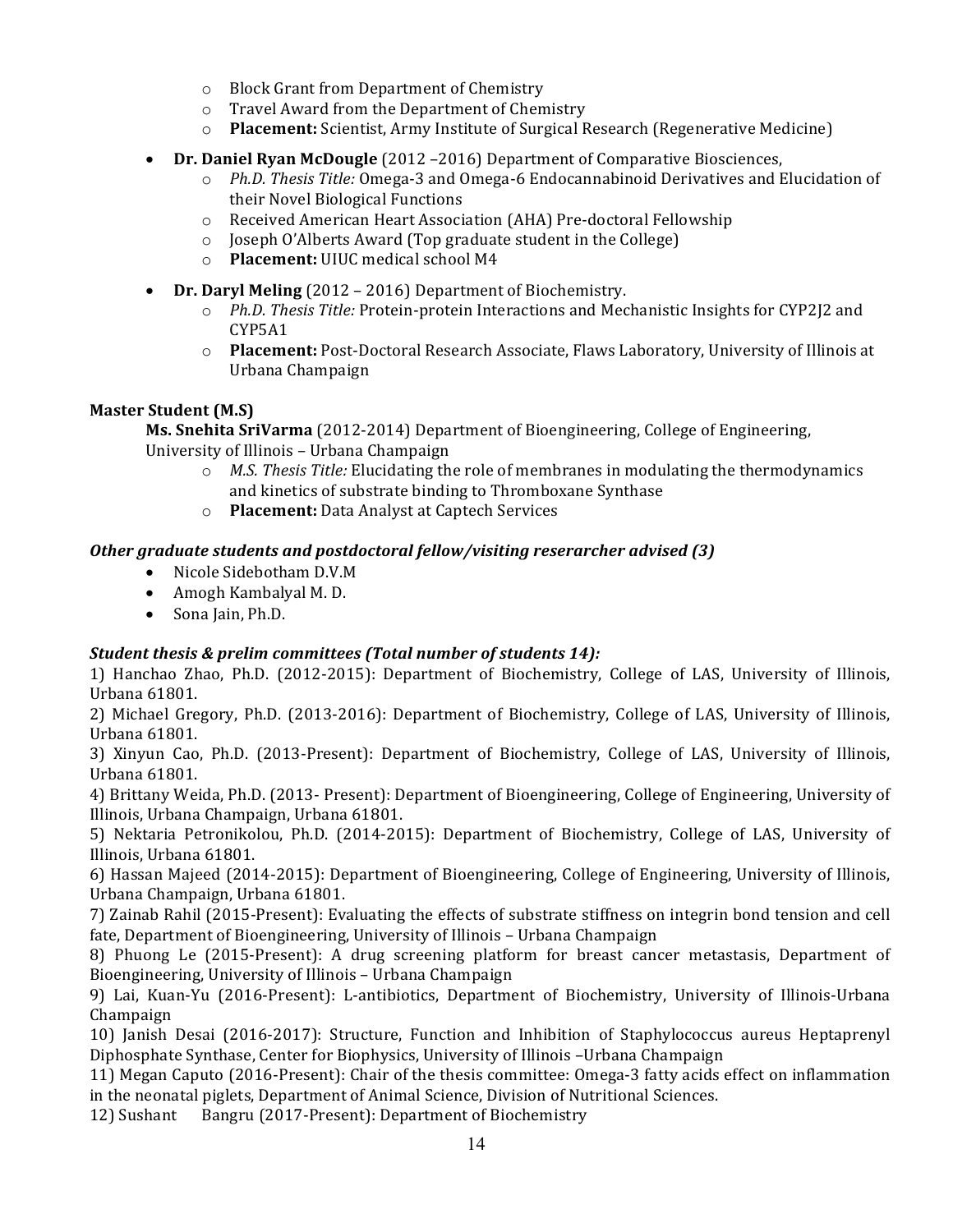13) Xuankun Zeng (2017-Present): Department of Biochemistry.

14) Tianjiong Yao (2017-Present): DNA zymes for Amino Acylation. Department of Biochemistry

15) Vo Vinh Huang (2018-Present): Membrane protein interactions that regulate vascular permeability in response to mechanical perturbations (Advisor: Deborah Leckband)

16) Kevin Gill (2018-Present): Determining the Effects of Loss of Dimerization of CXCR4 and CCR5,

and Incorporating Mutant HIV-1 Envelope Glycoprotein into VLPs (Advisor: Erik Procko)

17) Xuejiao Song (2018-Present): Characterize the enzymatic and regulatory function of two biotin protein ligases in Clostridium acetobutylicum (Advisor: John Cronnan)

18) Kisurb Choe (2018-Present):

19) Xuejin Zhang (2018- Present): Phosphoethanolamine methyltransferses inhibitors with broad spectrum anthelmintic effect against livestock nematodes.

- 20) Raybarman, Adrika (2019-Present)
- 21) Brendan Sullivan (2019-Present)
- 22) Dustin Buntrock (2019-Present)
- 23) Xiaoman Xie (2019-Present) Department of Computer Science

# Undergraduate Student Thesis Supervision (\* *denotes student who co-authored papers*) *Current Undergraduate Students*

- Benjamin Ray 2018- Present, Molecular and Cellular Biology
- Diane Wei 2018-Present, Molecular and Cellular Biology
- Swapnil Shah 2017-Present, Molecular and Cellular Biology
- Demetrios Maroustos Aug 2016- Present, Molecular and Cellular Biology
- Research Topic: Endocannabinoid Metabolism
- Insup Hong Jan 2017- Present, Molecular and Cellular Biology

Research Topic: Endocannabinoid and Cancer

#### *Undergraduate Students as Major Advisor (Alumni) (All students are from Molecular and Cellular Biology)*

\*John Krapf Aug 2014- 2017, **Awarded:** American Heart Association Undergraduate Fellowship, Highest Distinction, **Placement:** Medical School

\*John Rouck Aug 2013- 2016, **Awarded:** American Heart Association Undergraduate Fellowship and Highest Distinction, **Placement:** Medical School, St. Louis University

Navroop Gill Aug 2015-2016, Molecular and Cellular Biology

Mathew Posen Oct 2015- 2016, Molecular and Cellular Biology

\*Eric Magnetta 2011- 2012: Minority Student. **Placement:** M.D. Ph.D student at Loyola University

\*Christopher Mularcyzk 2012-2013, **Awarded**: Highest Distinction, **Placement:** Medical school at University of Illinois 

Susan Zelasko 2012-2015, **Awarded**: Fulbright Scholarship, American Heart Association Undergraduate Fellowship, Best Poster Award - MECC conference, Highest Distinction for undergraduate thesis **Placement:** Fulbright Scholar, Medical School (MD-Ph.D.) University of Wisconsin-Madison Amogh Kambalyal 2013- 2016, **Awarded:** Highest Distinction Award, William and Lycan Biochemistry Fellow, Hazel Craig Fellowship, Placement: Medical school at University of Illinois Kimberly Sam Jan 2015-Aug 2015, Molecular and Cellular Biology

# **I-STEM (High School) & SROP (Summer Research Opportunities Program) for minority students**

Shiyu Qiu (Women from University High School): Currently undergraduate at MIT Mary Fieser (Women from University High School)

Pablo Marrero, University of Puerto Rico: SROP. Placement: Pharmacy School - University of South Florida College of Pharmacy

Yarelis Dumengo, University of Puerto Rico. Placement: Medical School-University of Puerto Rico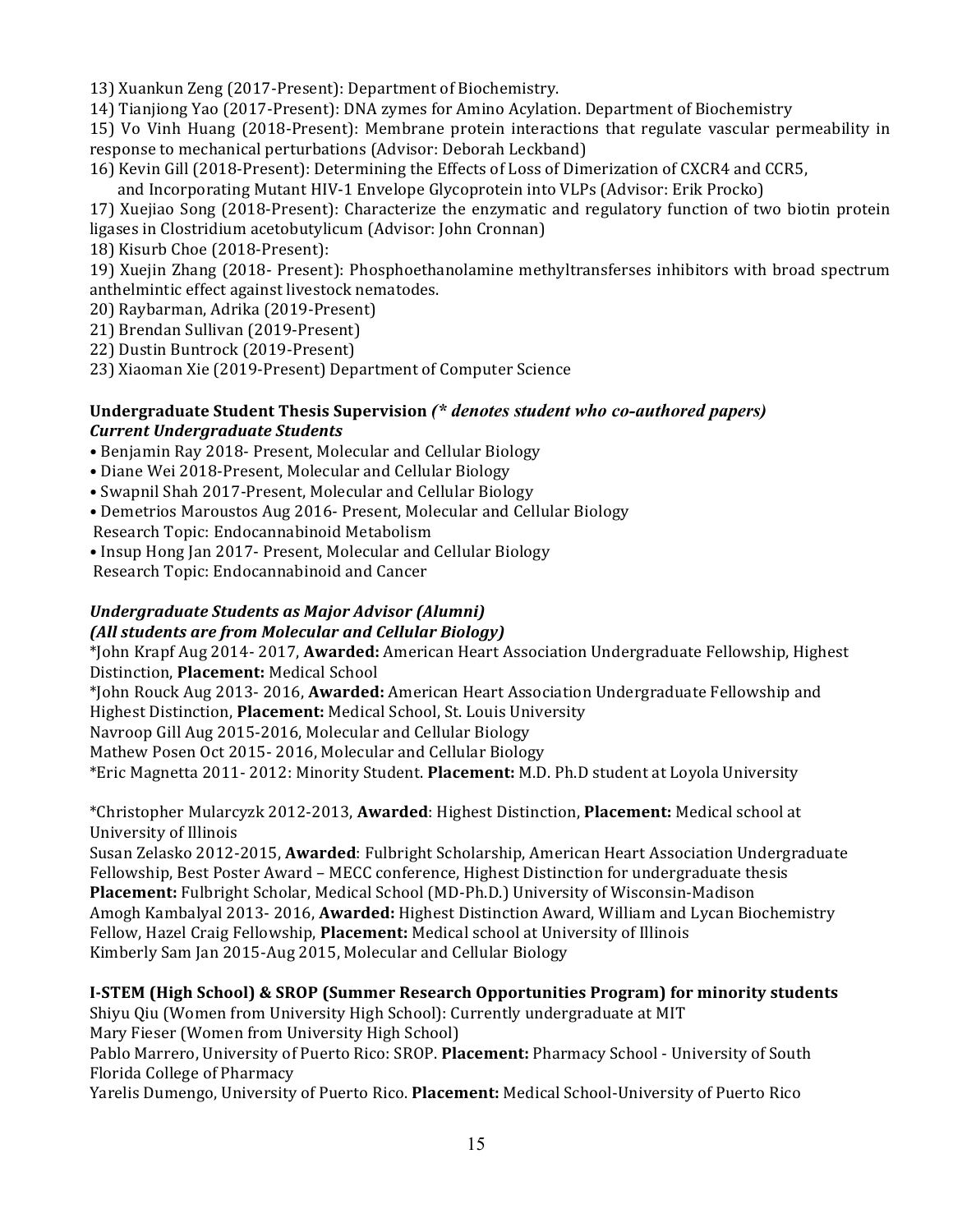# **TEACHING & SERVICE ACTIVITIES**

# **TEACHING:**

- VM 602: Biochemistry (2016-Present)
- VM 603: Gastrointestinal Physiology (2012-2016)
- Basic Toxicology (2012-Present)

# **Special Training for Teaching**

- Faculty Summer Institute @intersection of teaching, learning and technology
- Learned to use teaching tool Periscope, Blackboard, Creative interactive videos
- Teacher Scholar Certification (in progress)
- Attended Spring 2018 Junior Faculty Seminar Series
	- $\circ$  *Session* 1: Active Teaching & Active Learning: Strategies for Deep Learning and Retention
	- $\circ$  *Session 2*: The Teaching Philosophy Statement for Promotion & Tenure
	- o Campus Annual Faculty Retreat: "Educating Students as Difference-Makers"
	- o *Session 3*: A Learner-Centered Course Design for Enhanced Learning
	- o *Session 4*: Critical Factors for Motivating Students to Learn
	- o *Session* 5: Maximizing the Benefits of Informal and Formal Peer Learning
	- *Session* 6: The Kind of Practice & Feedback Does Matter in Students' Remembering

#### **Service to Disciplinary and Professional Societies or Associations**

#### *Memberships in Professional Societies*

- o 2018-Present, Member, ASPET
- o 2016-Present, Member, ASBMB
- o 2012- Present, Member, American Heart Association
- o 2011-Present, Illinois Biophysics Society
- o 2011- Present, Member, Eicosanoid Research Foundation
- o 2008-2009, Member, American Society for Biochemistry and Molecular Biology
- $\circ$  2005-2009, Member, Biophysical Society
- o 2003- Present, Member, American Chemical Society
- o 2002-2009, Member, Protein Society

# *Reviewer for the following journal articles and grants*

#### **2019**

Journal of Medicinal Chemistry Nature Communications ACS-Chemical Biology (2 separate papers) **Nutrients** 

#### **2018**

Cannabis and Cannabinoid Research Journal of Medicinal Chemistry **Nutrients** Nature Communications Journal of the American Chemical Society (JACS) Cannabis and Cannabinoid Research (2 separate papers) **Proteomics** Drug Metabolism and Disposition The International Journal of Molecular Sciences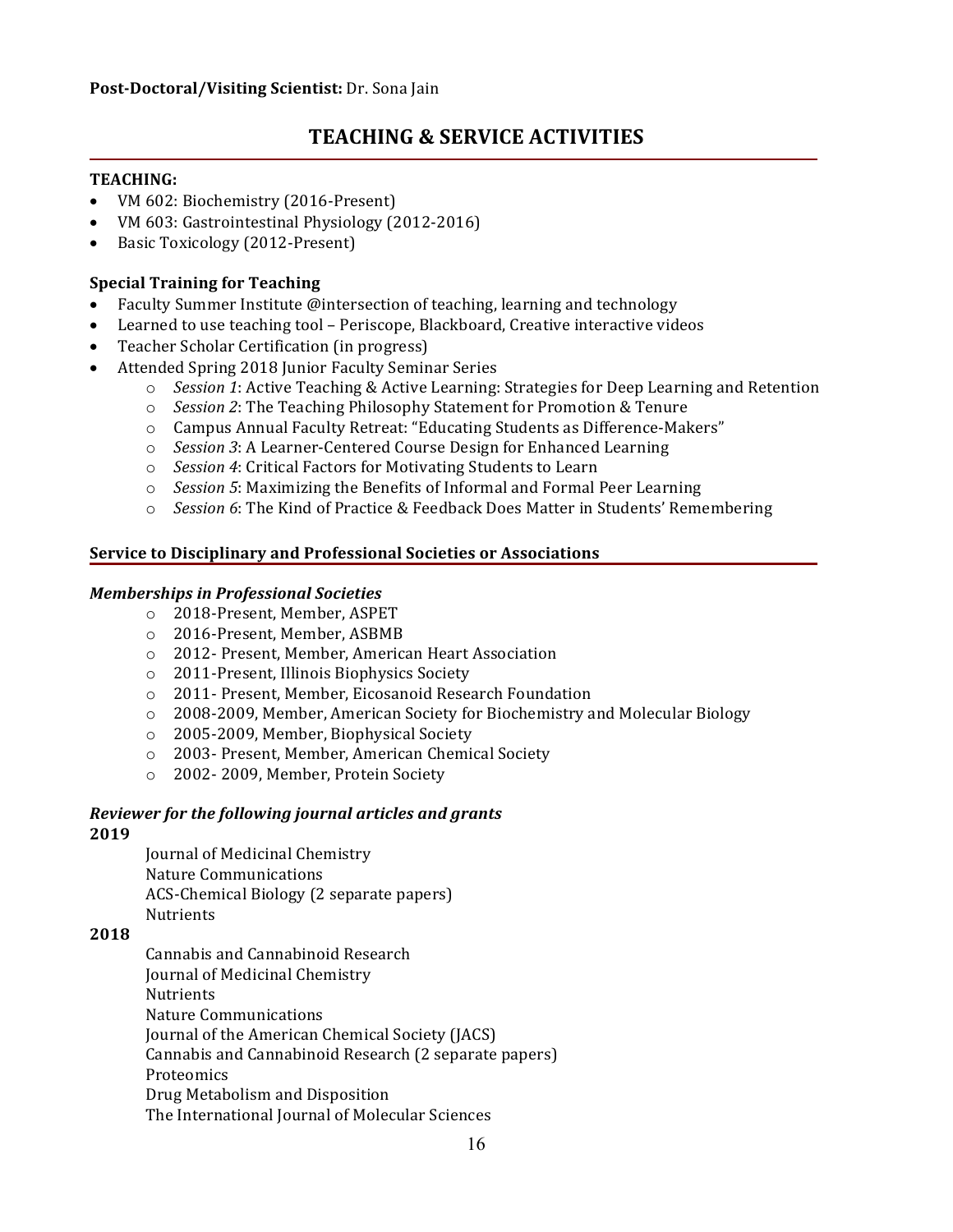Analytical Chemistry Proceedings of the National Academy of Sciences (PNAS) Journal of Inorganic Chemistry (JIB) (3 separate papers) Science Reports Pharmaceuticals

# 2017 Proteomics

Soft Matter Drug Design, Development and Therapy Current Pharmaceutical Design Journal of Diabetes & Metabolic Syndrome FASEB Journal Analytical Chemistry Scientific Reports (2 separate papers) European Journal of Pharmaceutical Sciences Cardiovascular Research ChemistrySelect (2 separate papers) Prostaglandins and other Lipid Mediators (PLOM)

#### **2016** Biochemistry (3 separate papers) Biomacromolecules Analytical Chemistry Physiology and Behavior Prostaglandins and other lipid mediators (PLOM) Nature Protocols ChemistrySelect (4 separate papers) BBA-Biomembranes ChemBioChem

#### **2015** Journal of Food Science and Nutrition ChemBioChem Journal of Nutritional Biochemistry Drug Metabolism Reviews Turkish Journal of Biochemistry **Current Drug Metabolism** Molecular and Cellular Toxicology Free Radical Biology and Medicine BBA-Biomembranes Analytical Chemistry

- **2014** ChemBioChem Angewandte Chemie Molecular Pharmaceutics
- **2012** J. Phys. Chem.
- 2008 Analytical Chemistry Drug Metabolism Reviews

# **Other services to the professional society and to the peer review process**

# • **2020, Organizer, Winter Eicosanoid Meeting, Baltimore.**

- 2018, Member, Study Section, NIH MSFA (Ad Hoc)
- 2018, Abstract Judge, Biomedical Engineering Society (BMES) (30 abstracts reviewed)
- 2018, Poster Judge, Winter Eicosanoid Conference (WEC)
- 2017, Reviewer for Promotion Package of RA Professor
- 2016, Poster Judge, Winter Eicosanoid Conference (WEC).
- 2015, Poster Judge Annual Midwest Enzyme Conference (MECC).